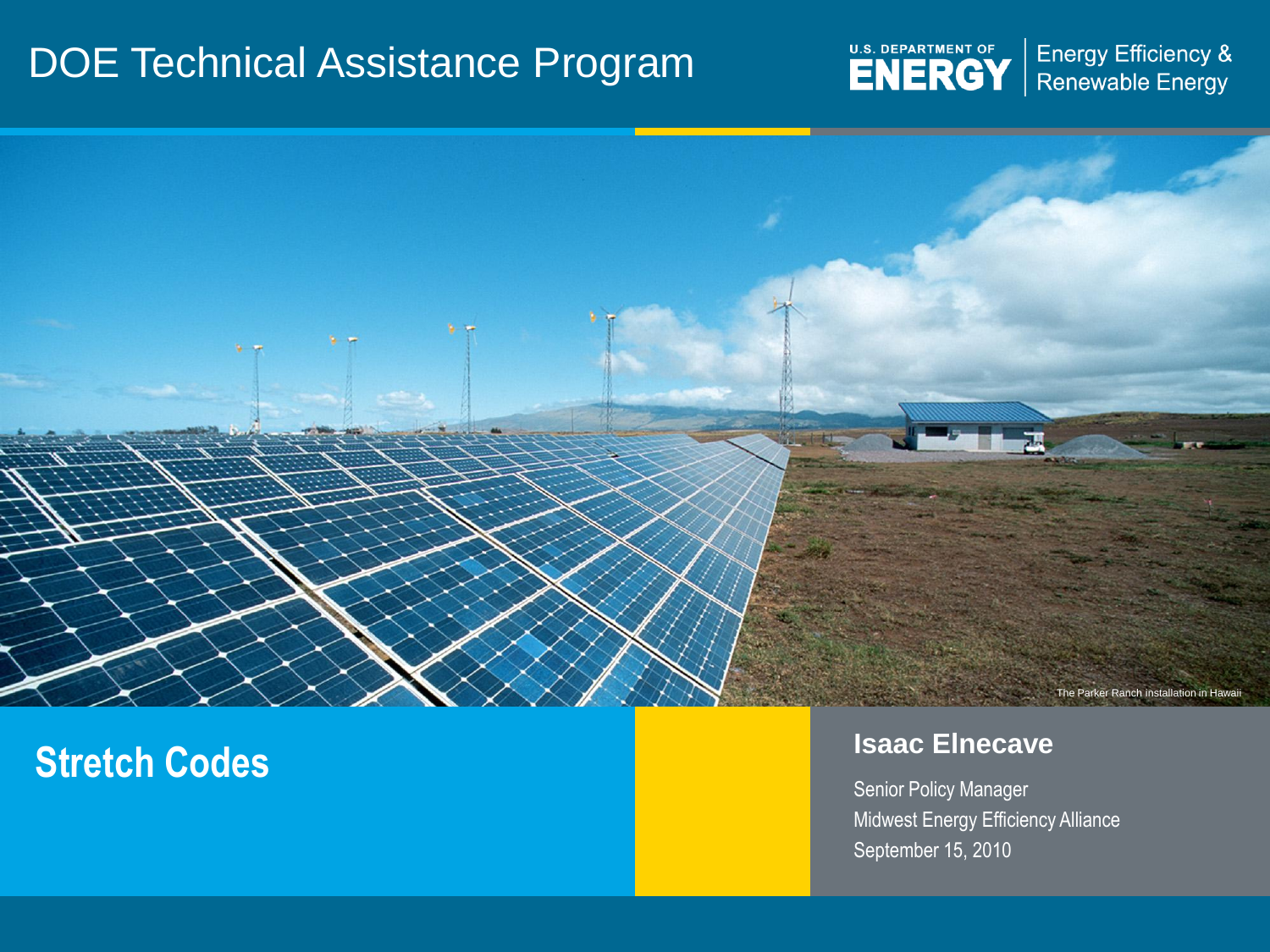**Energy Efficiency &** ENERGY **Renewable Energy** 

- 1. Discussion of Technical Assistance Program (TAP)
	- What is TAP?
	- What does TAP Provide?
	- TAP Resources
- 2. Discussion of Stretch Codes
	- General Discussion on Stretch Code
	- Discussion on Massachusetts Stretch Code
	- Alternative Versions of Stretch Code (Green Codes)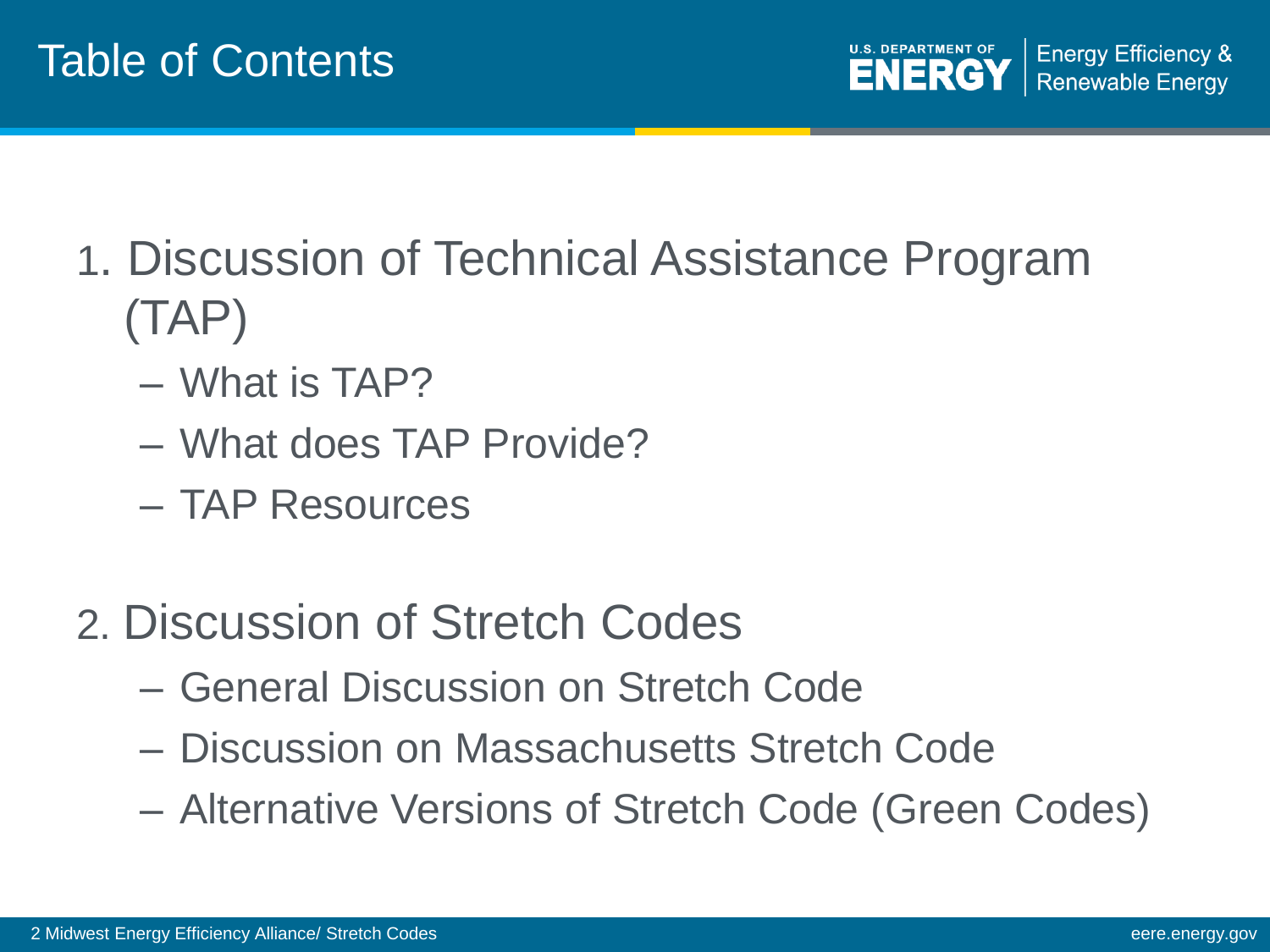**U.S. DEPARTMENT OF Energy Efficiency & ENERGY Renewable Energy** 

DOE's Technical Assistance Program (TAP) supports the Energy Efficiency and Conservation Block Grant Program (EECBG) and the State Energy Program (SEP) by providing state, local, and tribal officials the tools and resources needed to implement successful and sustainable clean energy programs.

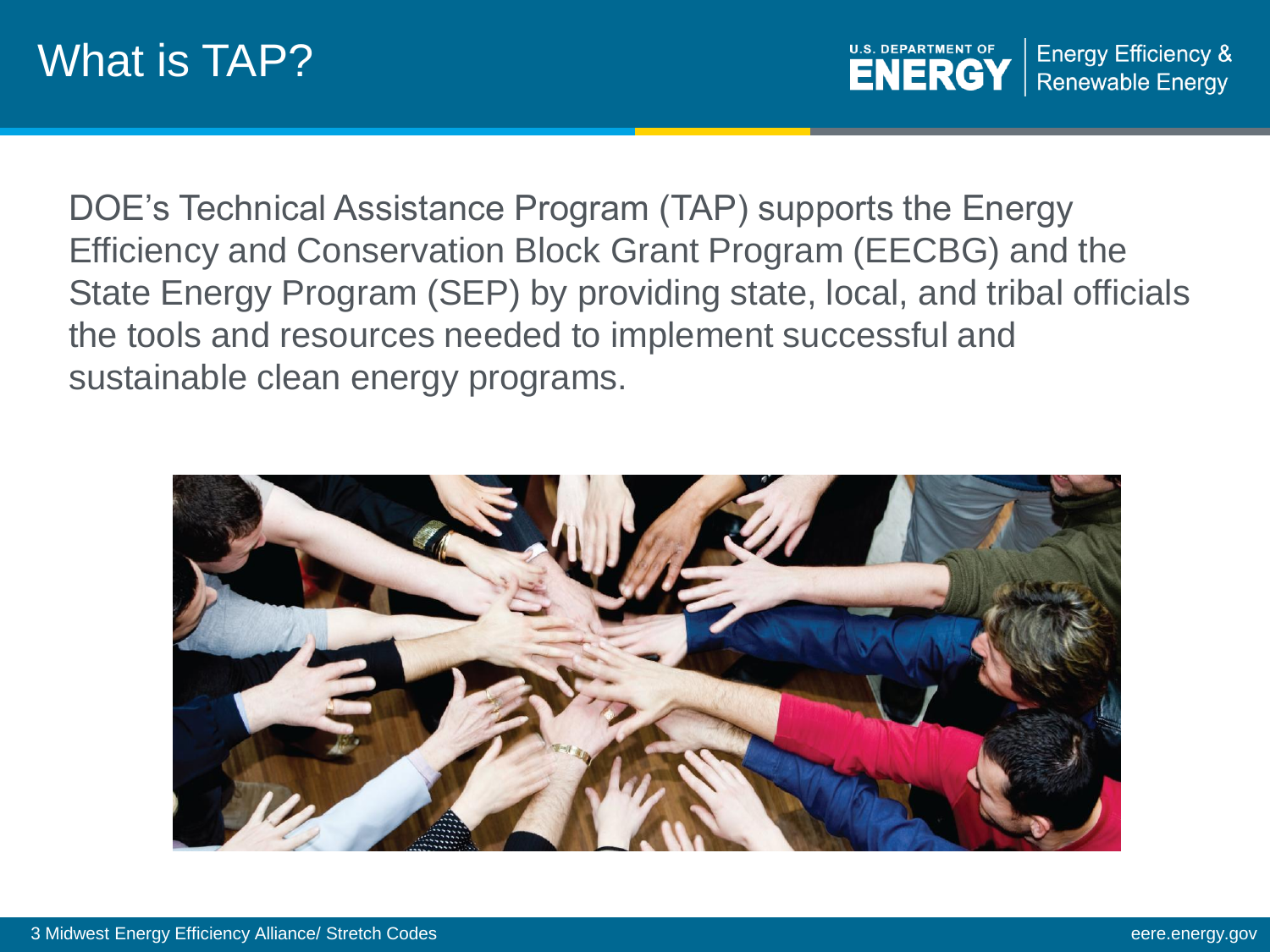### TAP offers:

- One-on-one assistance
- Extensive online resource library, including:
	- $\triangleright$  Webinars
	- $\triangleright$  Events calendar
	- $\triangleright$  TAP Blog
	- $\triangleright$  Best practices and project resources
- Facilitation of peer exchange

### On topics including:

- State and local capacity building
- Energy efficiency and renewable energy technologies
- Program design and implementation
- Financing
- Performance contracting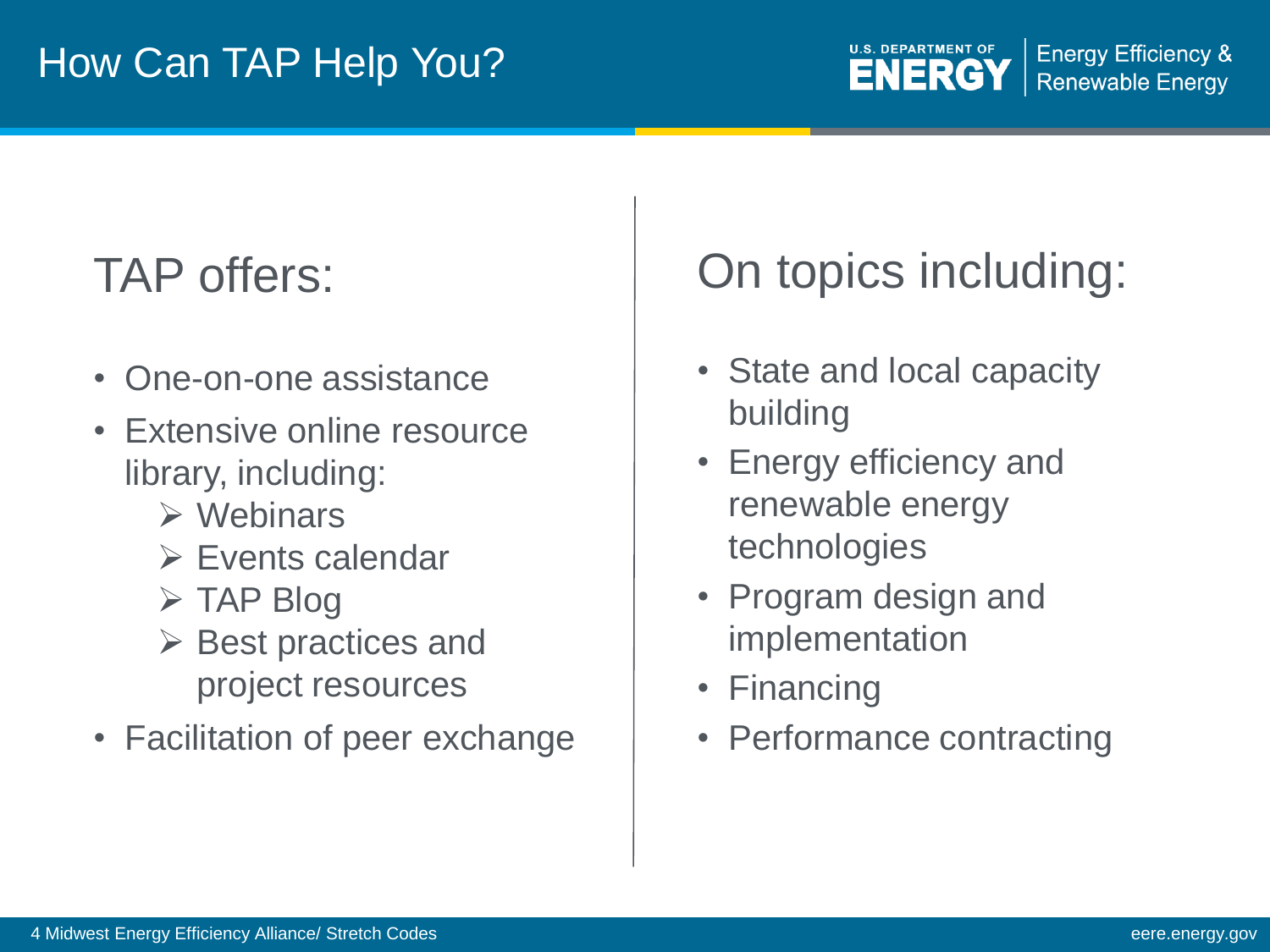

#### We encourage you to:

#### 1) Explore our online resources via the [Solution Center](http://www1.eere.energy.gov/wip/solutioncenter/)



#### 2) Submit a request via the [Technical Assistance Center](https://tac.eecleanenergy.org/)



3) Ask questions via our call center at 1-877-337-3827 or email us at [solutioncenter@ee.doe.gov](mailto:solutioncenter@ee.doe.gov)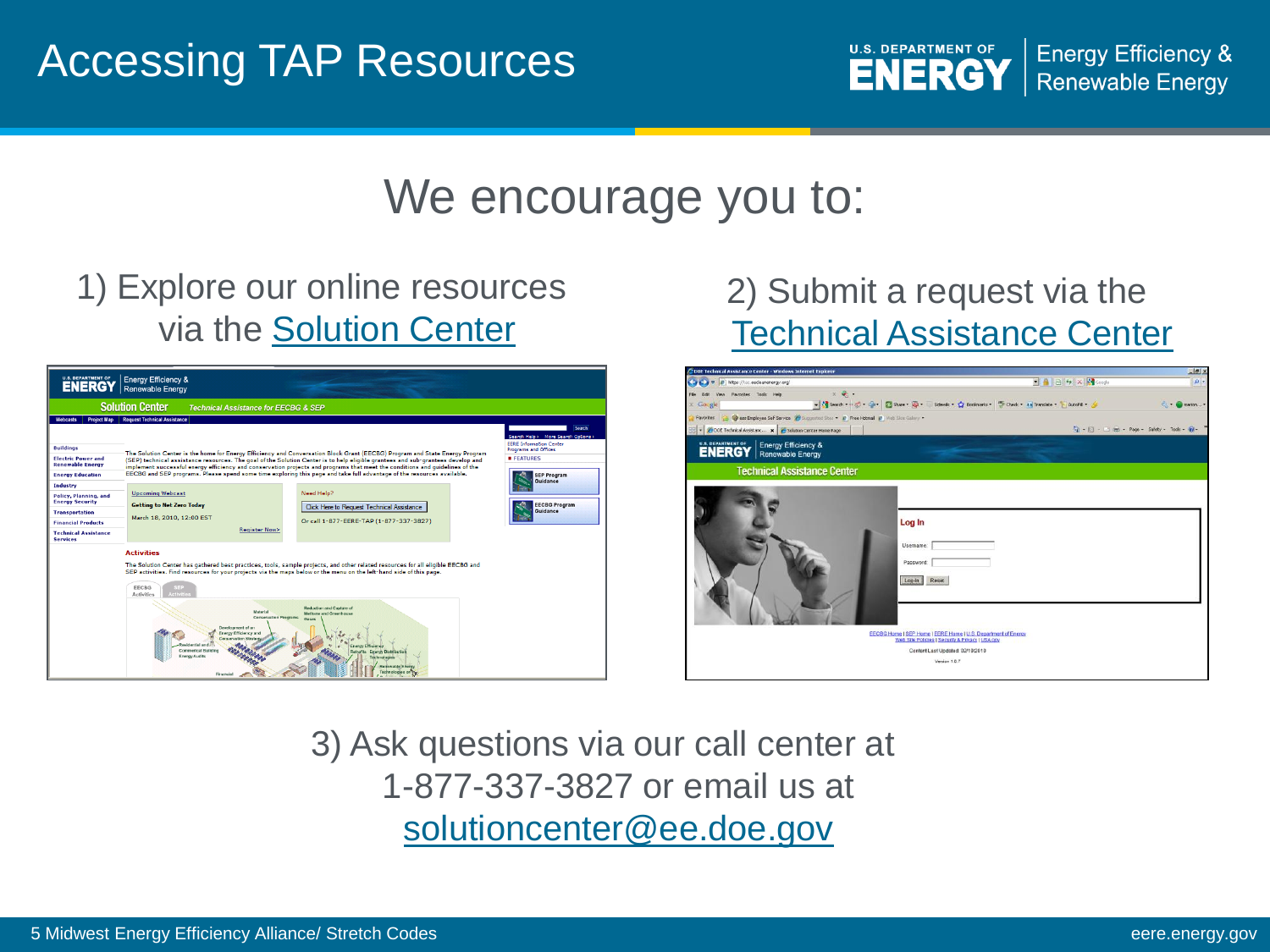#### Upcoming Webinars



#### Please join us again:

Title: **Stretch/Reach Codes** Host: Isaac Elnecave, Midwest Energy Efficiency Alliance Date: September 15, 2010 Time: 2:00 – 3:00 EDT

#### Title: **Loan Loss Reserves: Lessons from the Field**

Host: Merrian Fuller, Lawrence Berkley National Laboratory Date: September 20, 2010 Time: 2:00 – 3:15 EDT

#### Title: **Taking Advantage of Qualified Energy Conservation Bonds (QECBs)**

Host: Mark Zimring, Lawrence Berkley National Laboratory Date: September 22, 2010 Time: 3:00 – 4:30 EDT

Title: **Energy Saving Performance Contracting (ESPC) Basics** Host: Meg Giuliano, ICF International Date: September 23, 2010 Time: 1:30 – 2:30 EDT

Title: **"Green" Codes and Programs** Host: J.C. Martel, Southwest Energy Efficiency Alliance Date: September 24, 2010 Time: 2:00 – 3:00 EDT

#### Title: **Designing Effective Renewables Programs**

Host: Cheryl Jenkins, Vermont Energy Investment Corporation Date: September 28, 2010 Time: 2:00 – 3:00 EDT

#### Title: **Driving Demand for Home Energy Improvements: Lessons from the Field** Host: Sarah Busche, National Renewable Energy Laboratory Date: September 29, 2010 Time: 3:00 – 4:15 EDT

For the most up-to-date information and registration links, please visit the Solution Center webcast page at [www.wip.energy.gov/solutioncenter/webcasts](http://www.wip.energy.gov/solutioncenter/webcasts)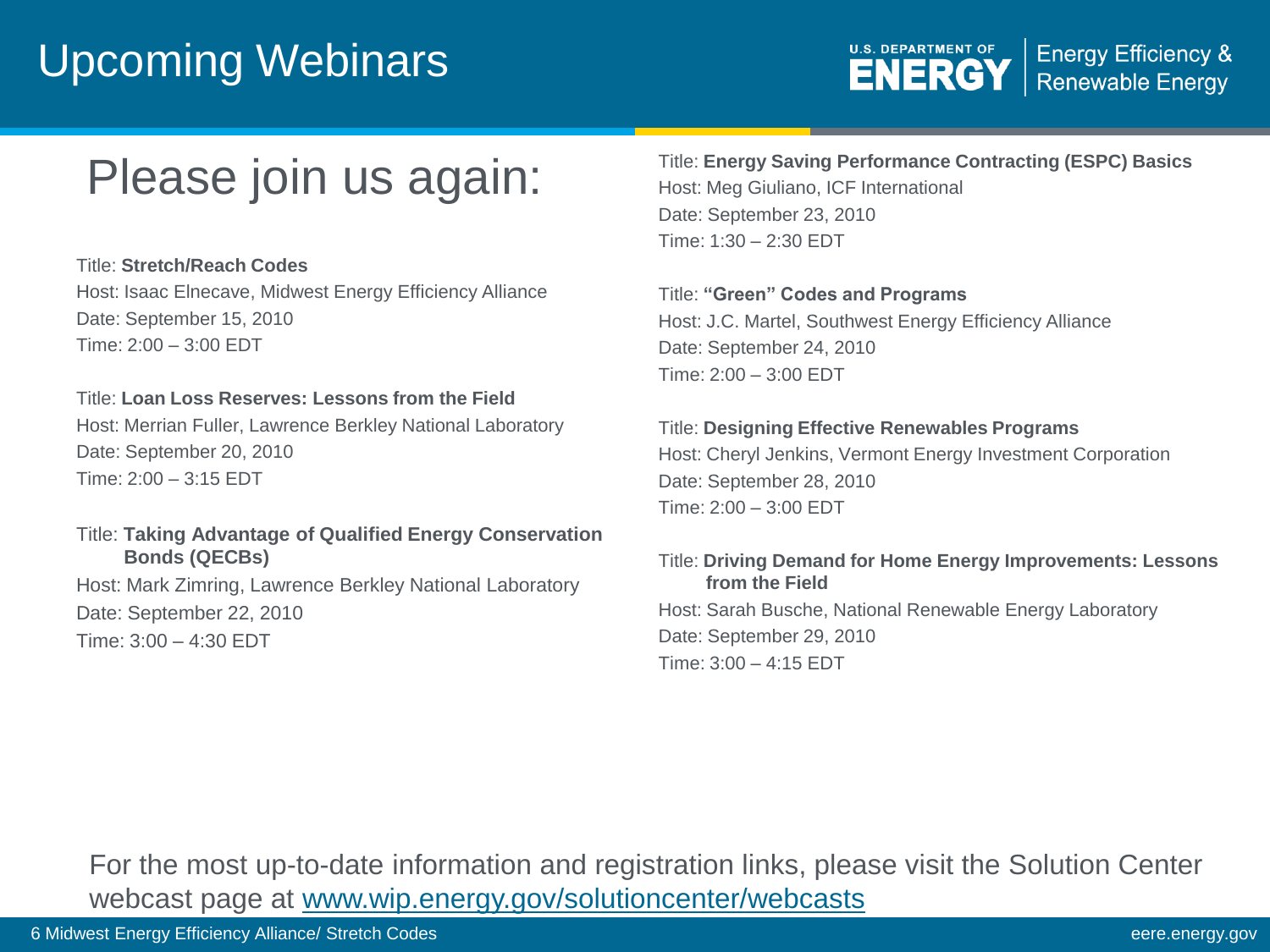

## General Discussion on Stretch Codes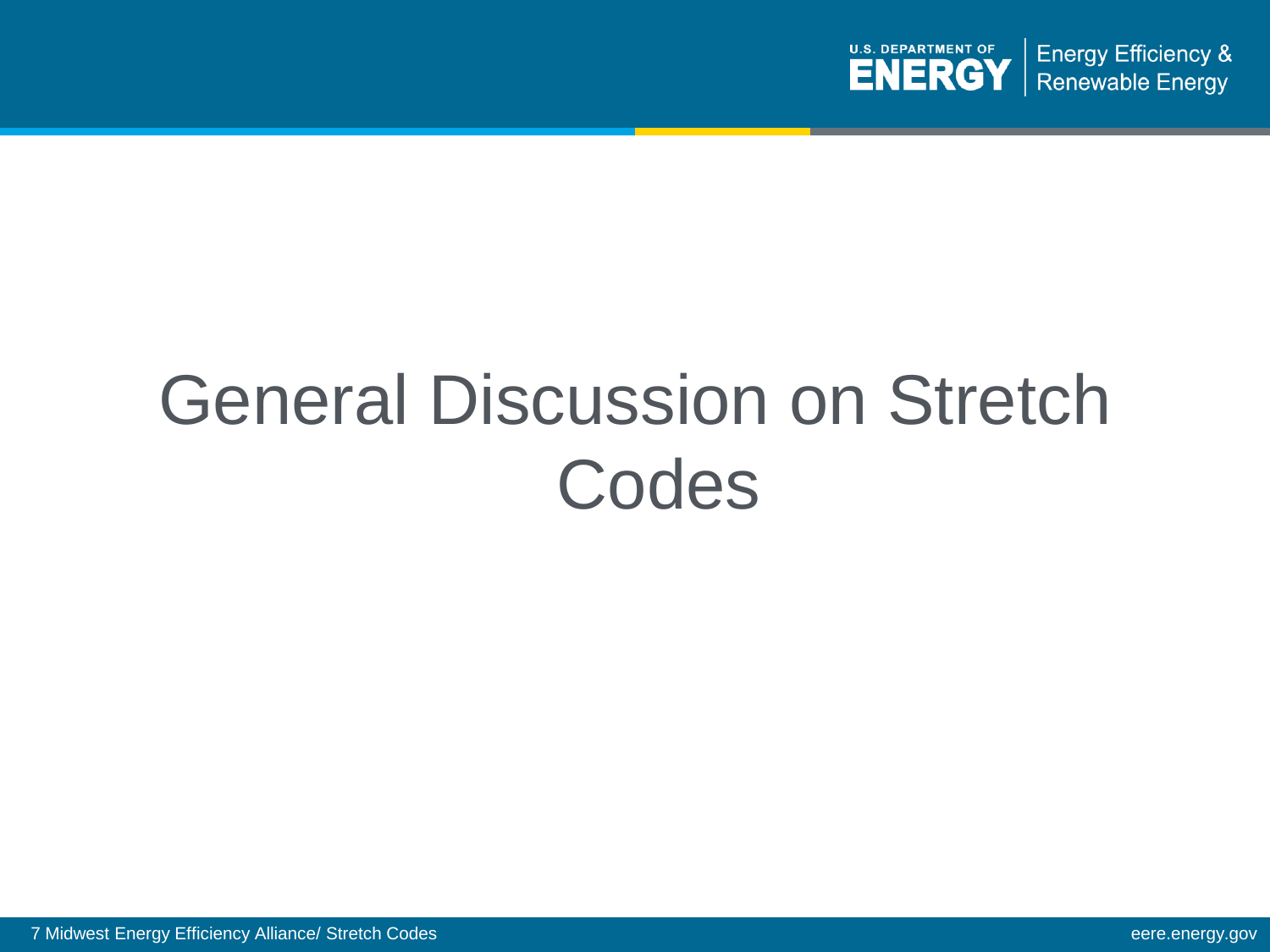- Stretch Code (or Above Code or Reach Code):
	- Code that results in more energy efficient buildings on average than the locally enforced energy code.
	- The locally enforced code can be the national model codes (either the International Energy Conservation Code or ASHRAE 90.1) or state codes that differ from the national model such as in California, Oregon or Washington.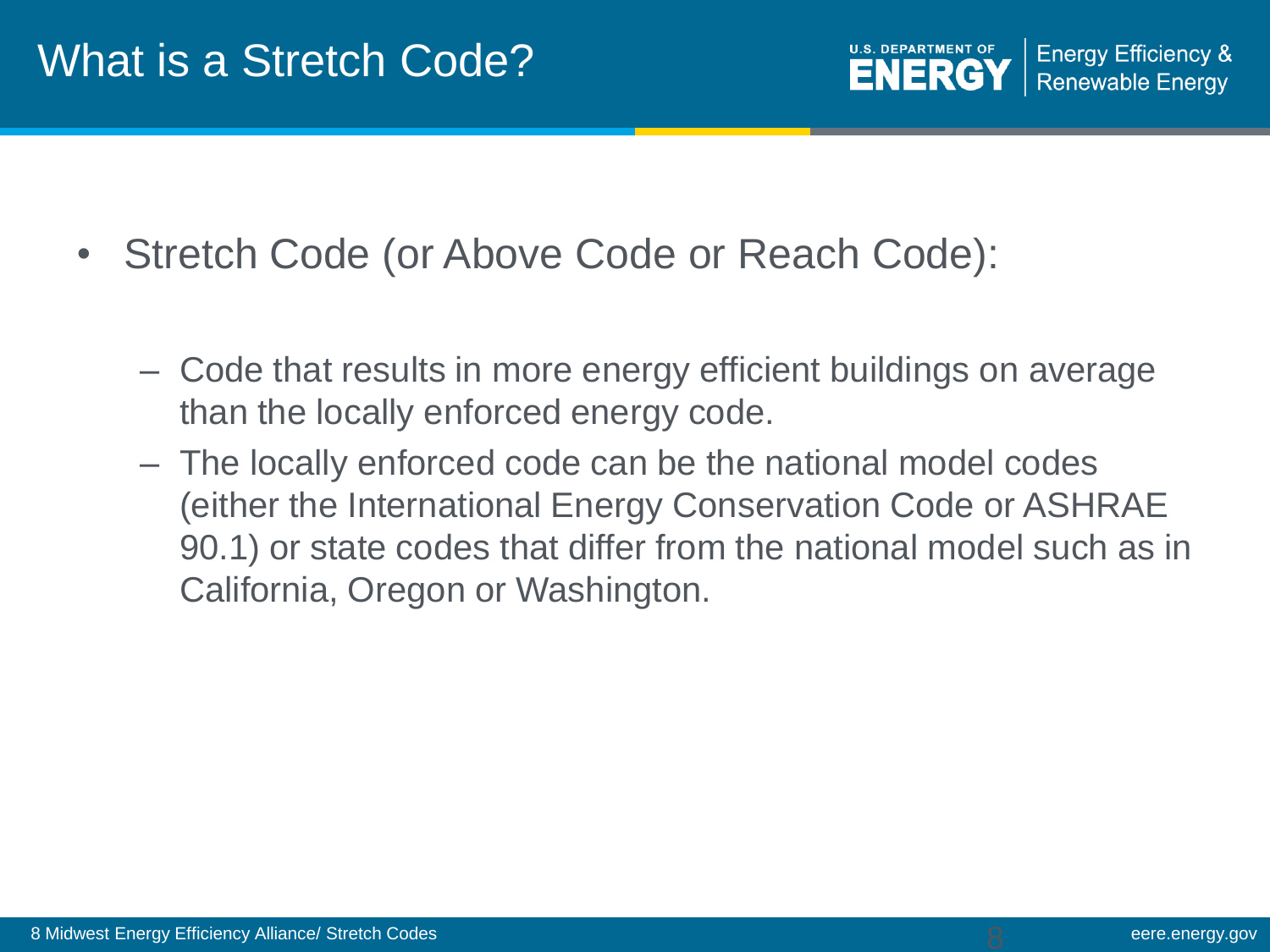

- Desire by communities to go to more energy efficient codes
- State incentives
- Provide guidance for future energy codes
- Opportunity to train the building and development community in advanced building practices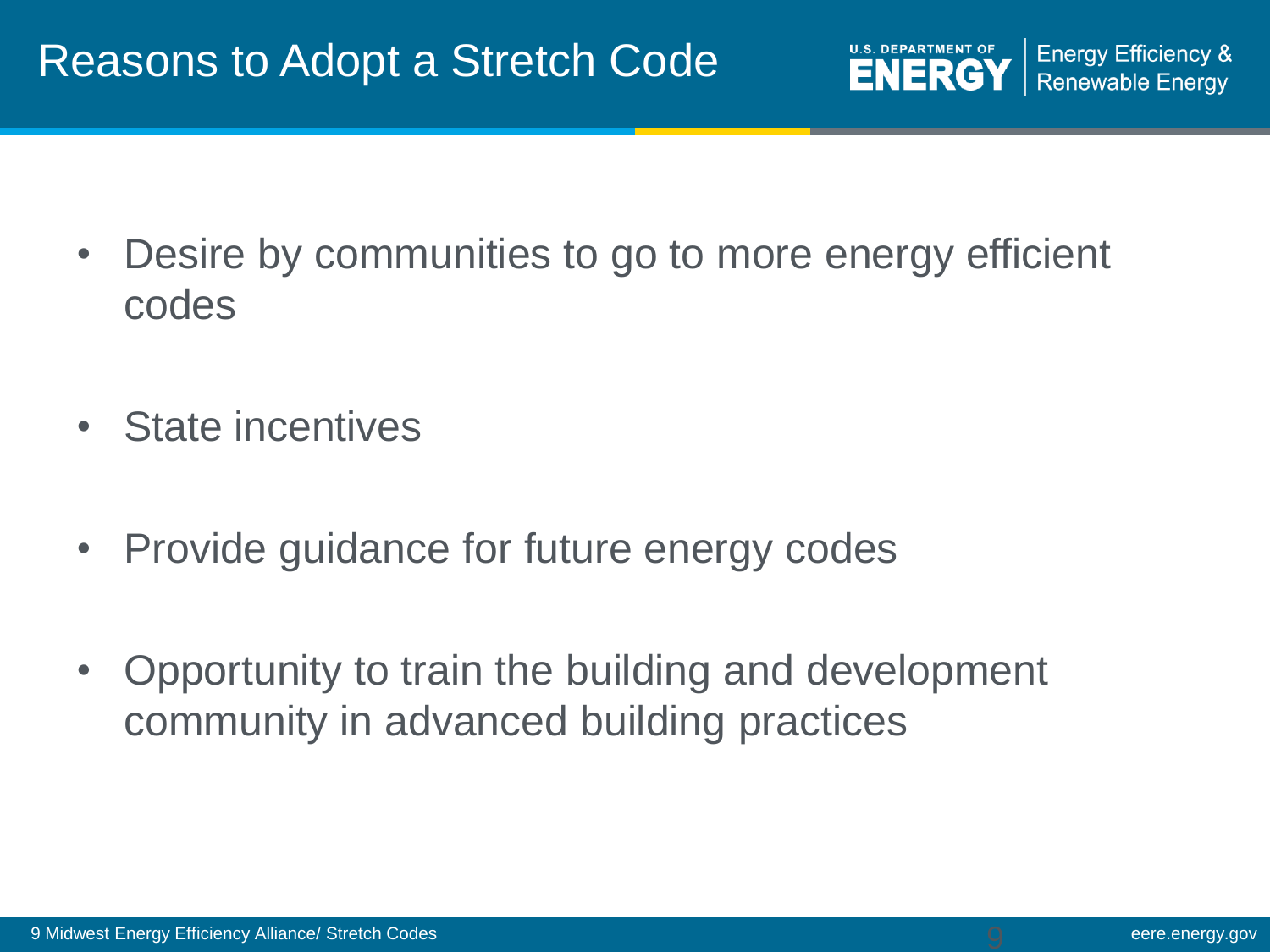

- Must generate more energy savings than locally enforced code (on average)
- Reach Code must be "buildable"
- Reach Code must be enforceable
- Designed to become the regular code in subsequent code adoption cycles
- Can design training and enforcement protocols for it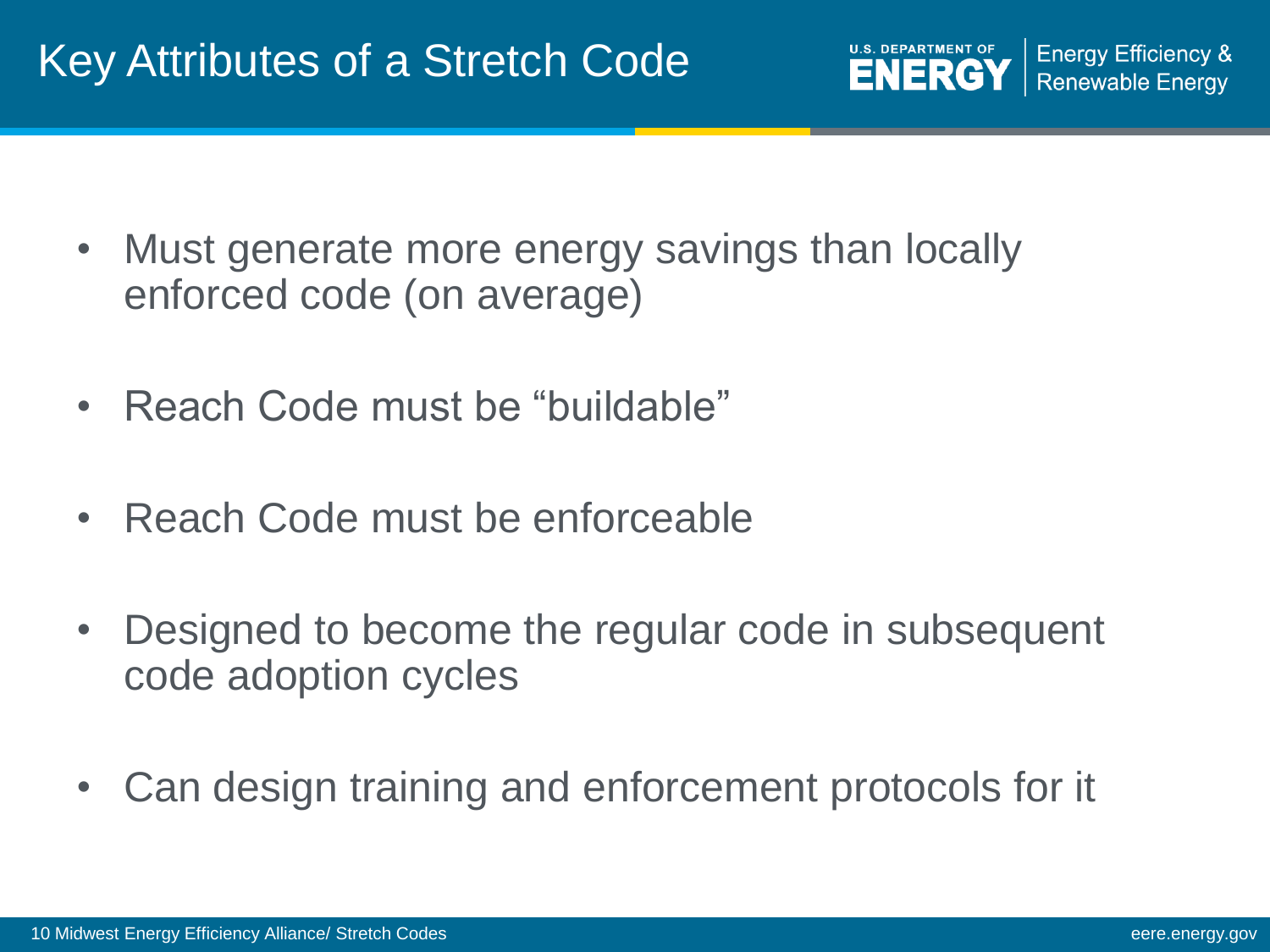**Energy Efficiency & ENERG Renewable Energy** 

- Help building professionals learn new tools and techniques that achieve greater energy efficiency.
- Shows that energy efficient construction can be done.
- Provides incentive to constantly update energy efficiency programs for new construction.
- Guide the way to Net-Zero Energy Buildings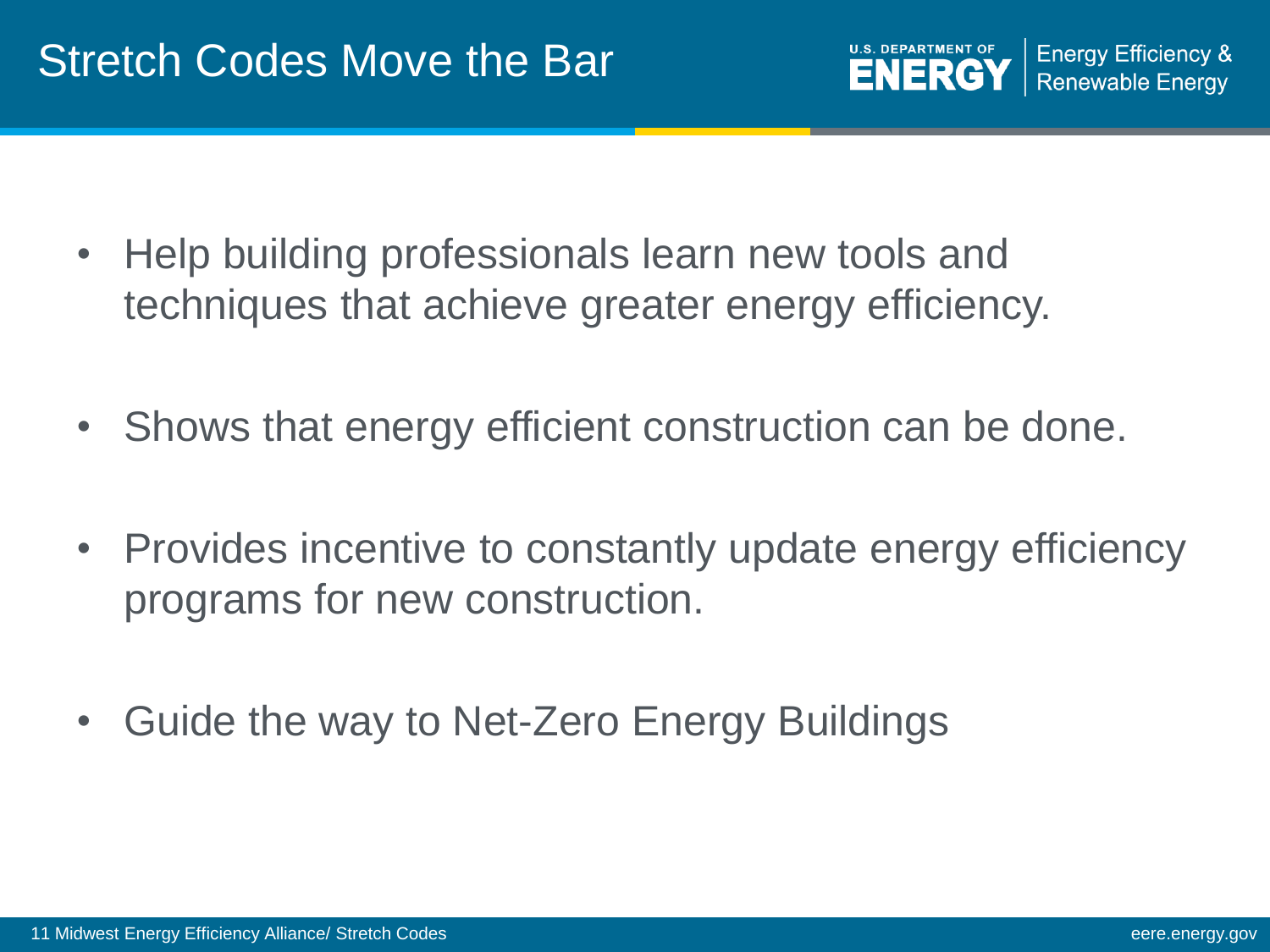

- State law can allow local jurisdictions to adopt reach code (often under restrictive conditions)
- If state law prohibits local jurisdictions from adopting code other than state code ("min-max provision"):
	- Incorporate Stretch Code as "Informative Appendix"
		- Tie to Energy Efficiency Programs
		- Tie to Public Building Construction Policies
		- Provide Guidance to Building Community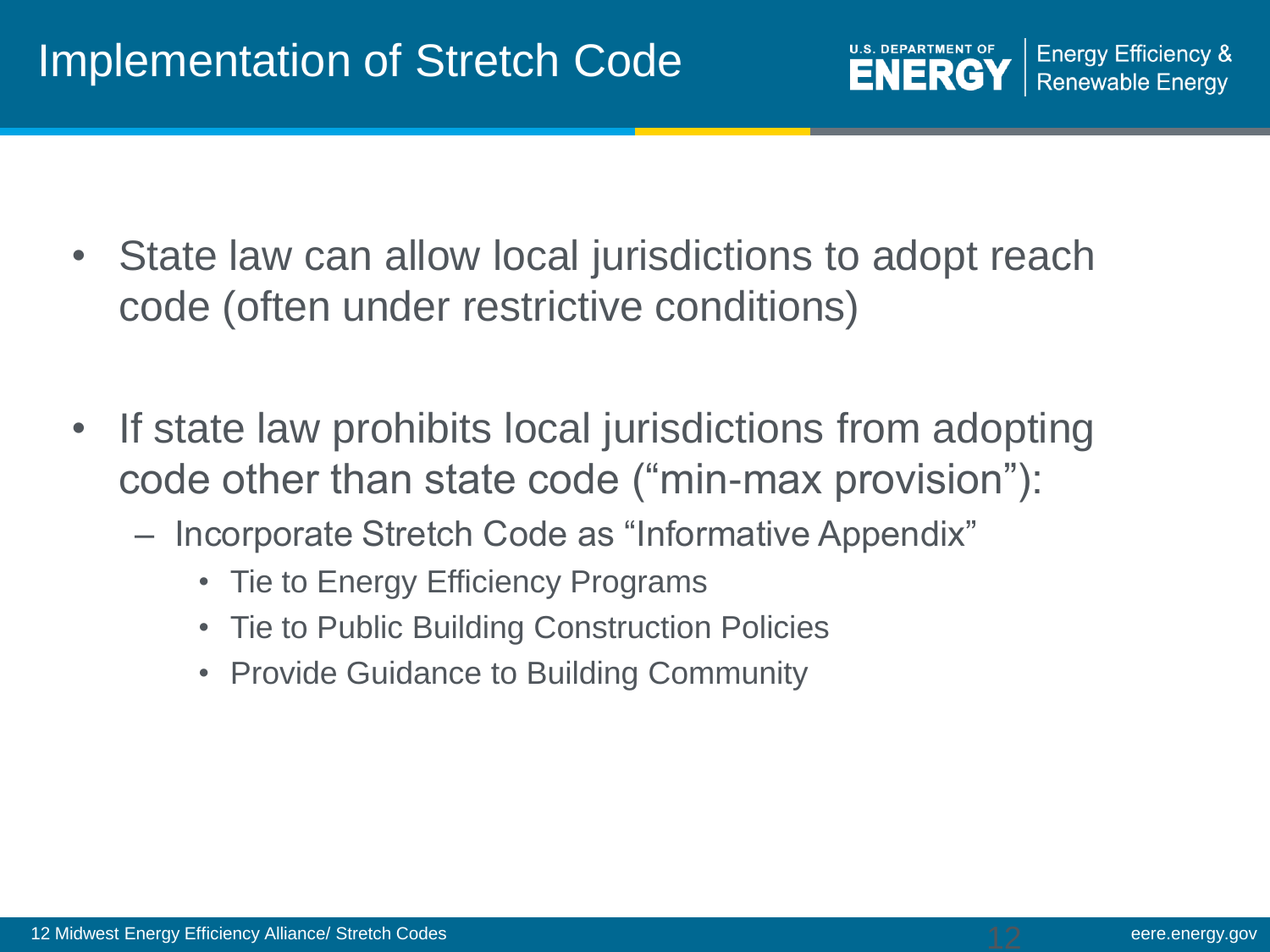- Massachusetts Stretch Code (Section 780 CMR 120.AA)
- ASHRAE Standard 189.1
- California Green Standards Code (CALGreen)\*
- \* Note that CALGreen and 189.1 are "green" codes that not only incorporate energy efficiency but include several other sections such as water efficiency.
- The International Green Construction Code being developed by the International Code Council is still under construction and should be complete by November 2010.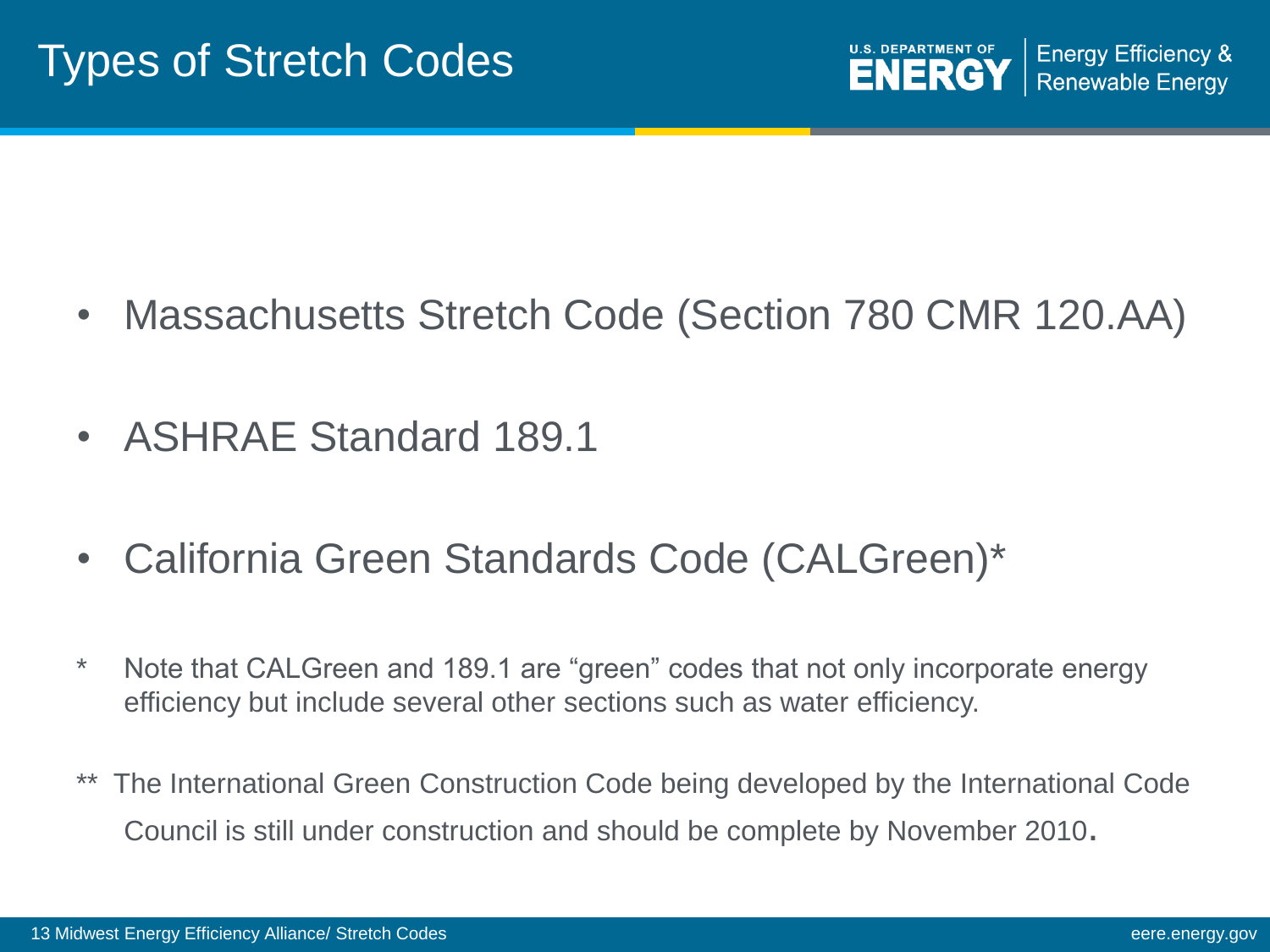- Green Building Rating Systems such as LEED or the National Association of Home Builders National Green Building Standard are **not** appropriate as stretch codes
- Energy Codes (including stretch codes) set the floor on energy efficient design and construction (worst home that legally can be built)
- Rating systems raise ceiling on green (including energy efficient) design and construction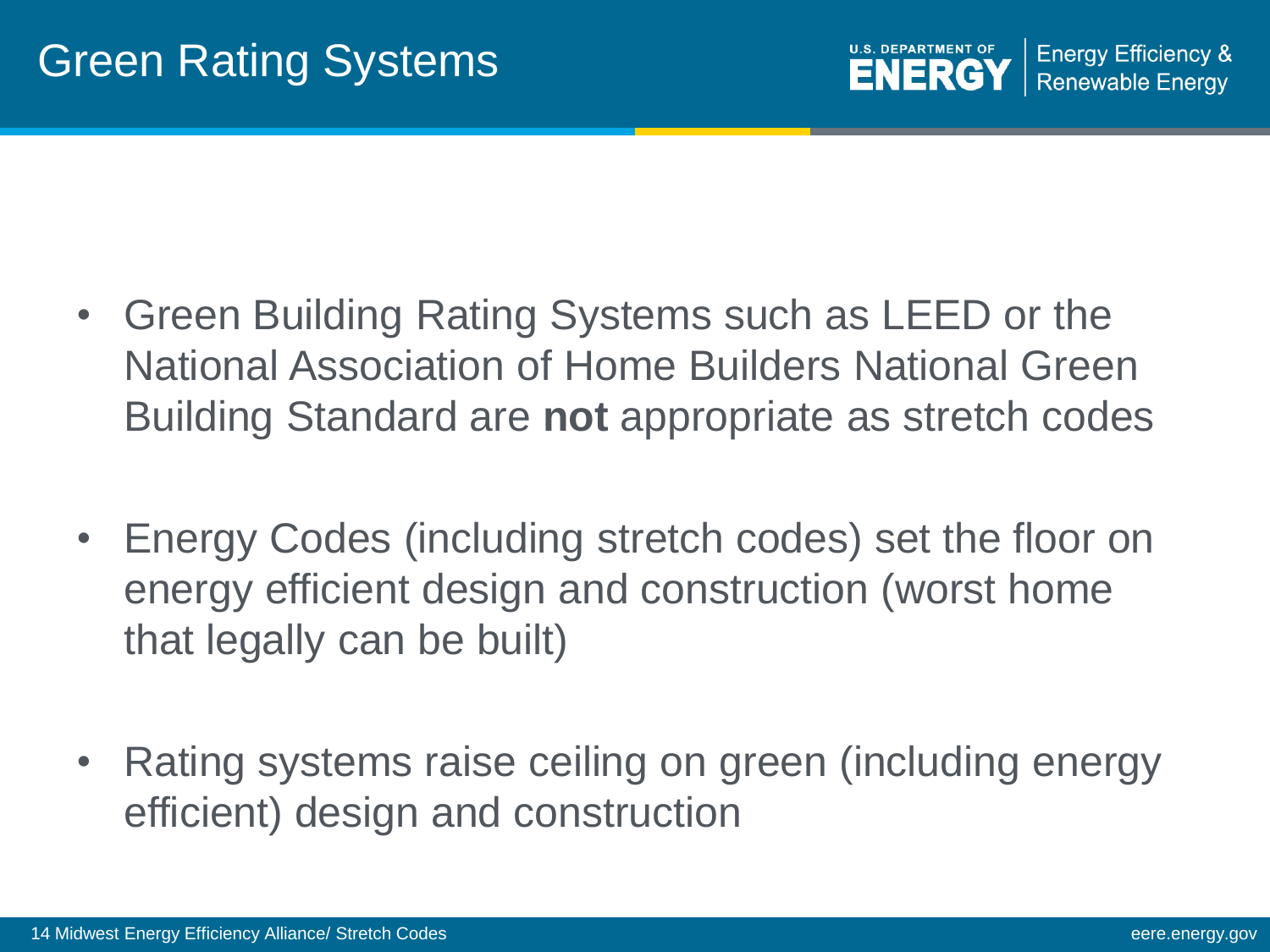

## Massachusetts Stretch Code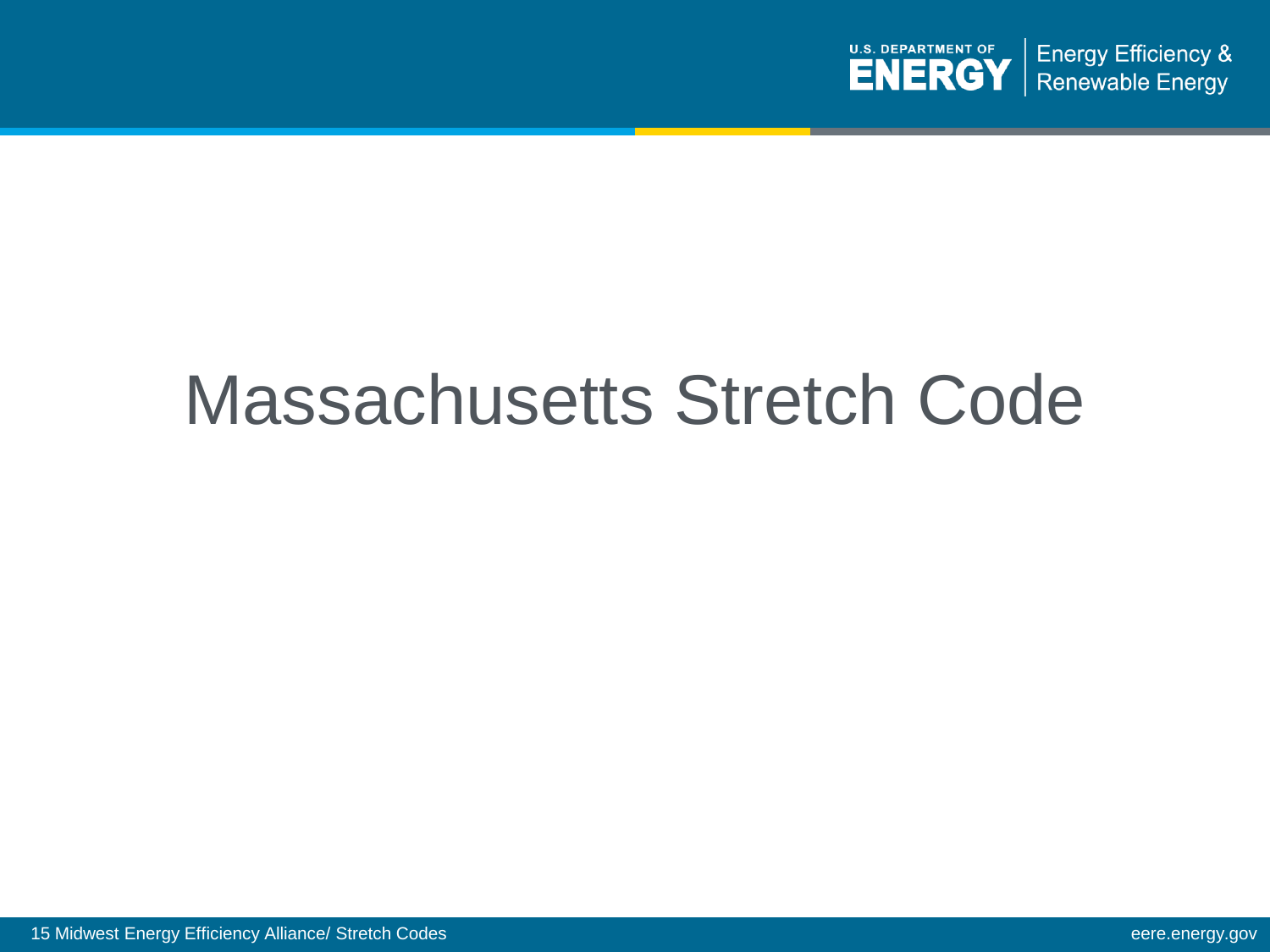- Developed in response to call from towns and cities for a stretch code
- Original proposal included several options overwhelm with alternatives
- State eventually settled on one residential and one commercial option (avoid having a multiplicity of stretch codes across the state)
- Board of Building Regulations and Standards designed training for both the regular state code and the stretch code.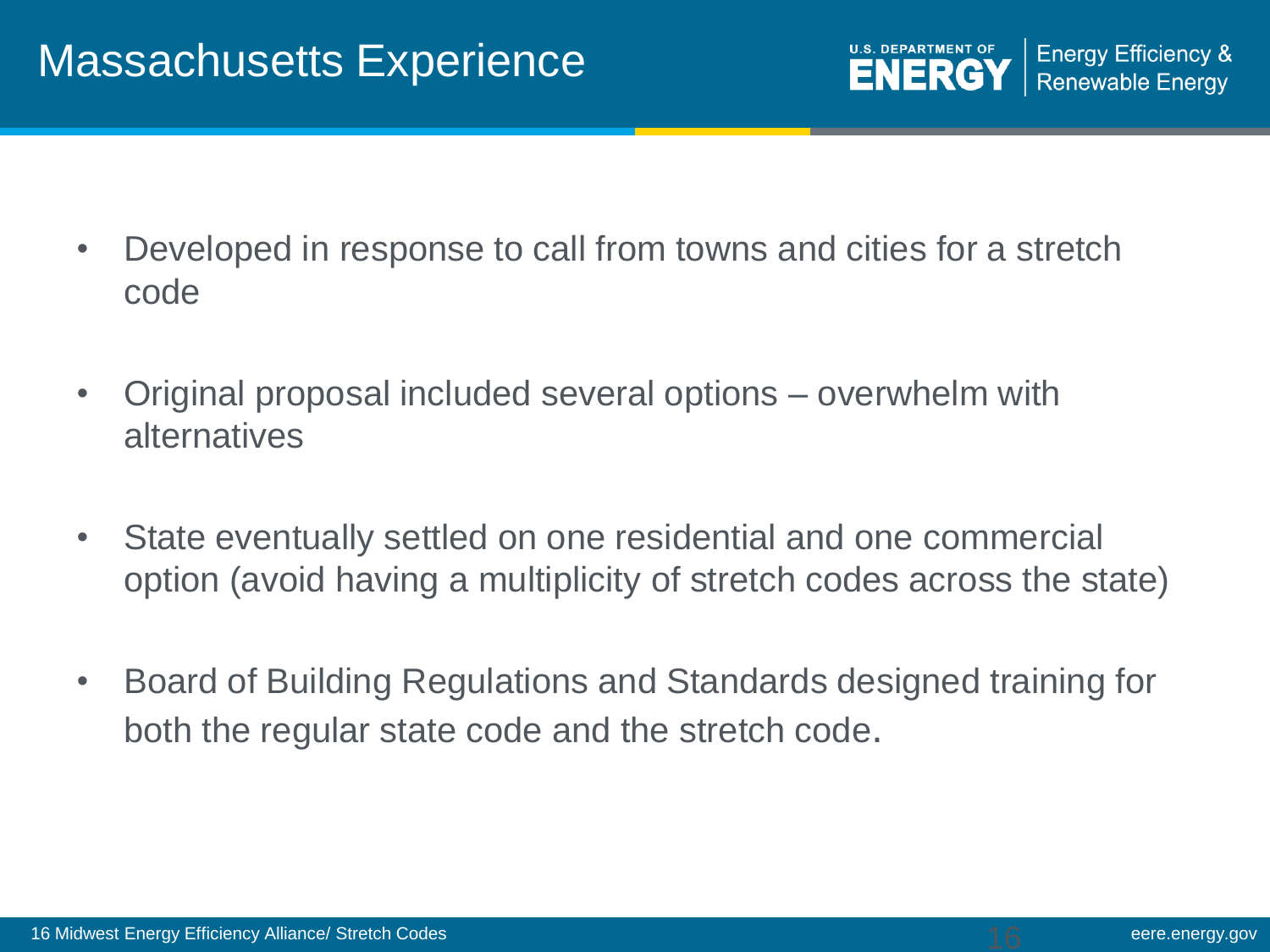- HERS Rating of 65 or 70 (Depending on Size of Home)
- Roughly 15% to 20% more energy efficient than 2009 IECC.
- Such a home would include:
	- Significantly lower air infiltration (almost twice the current code)
	- Significantly tighter ducts (4 times less leakage than current code)
	- Likely addition of mechanical ventilation system.
	- Use of high efficiency water heaters such as instantaneous tankless units as well as High Efficiency Heating and Cooling Equipment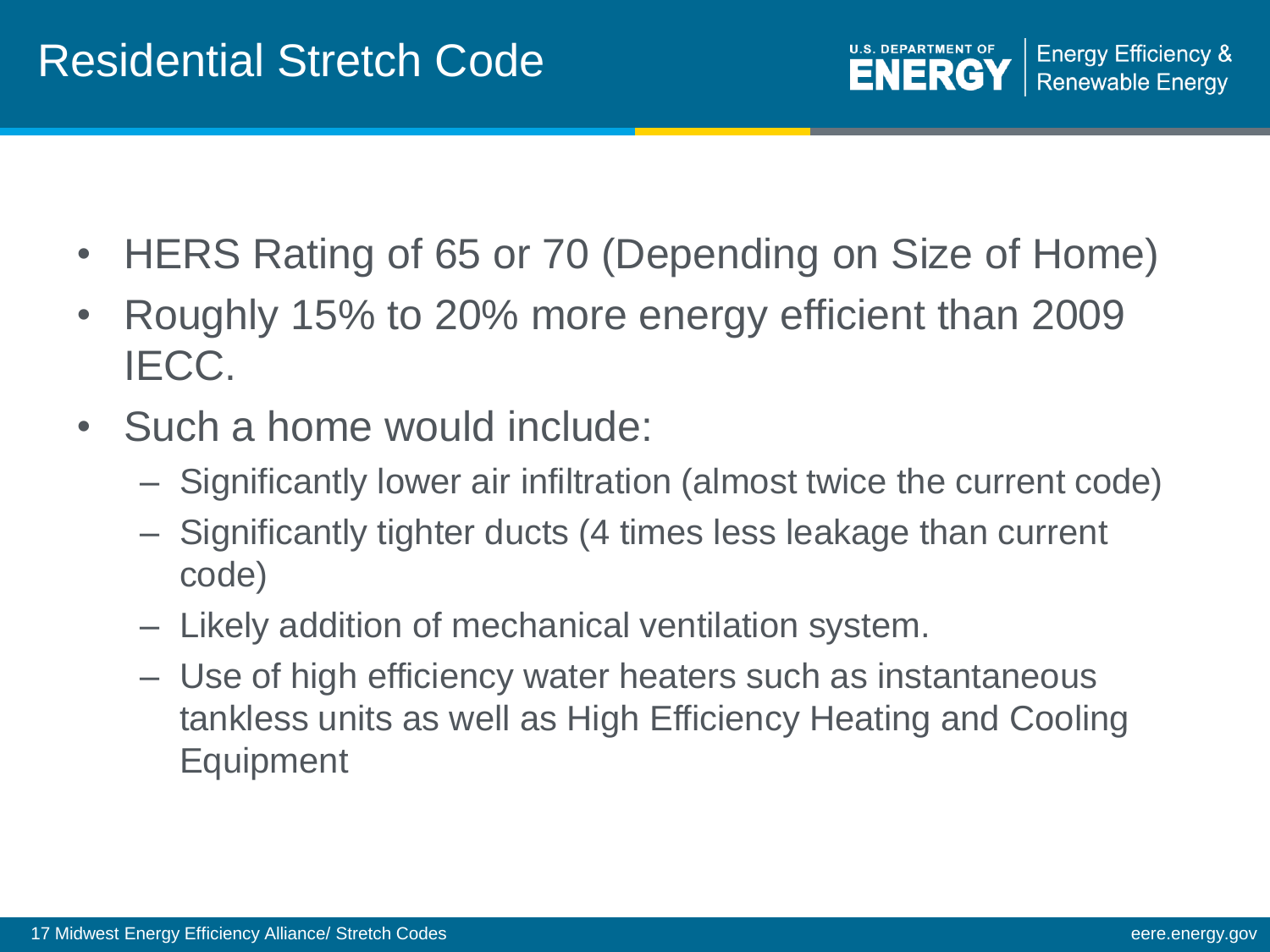

- Commercial stretch code prescriptive path is based on New Buildings Institute Core Performance Guide (CPG) and follows IECC formatting and section numbers.
- Used CPG because building community had experience with it. Used in new construction energy efficiency program.
- Compliance achieved by demonstrating 20% less energy usage than ASHRAE 90.1 – 2007, either by prescriptive or performance approach.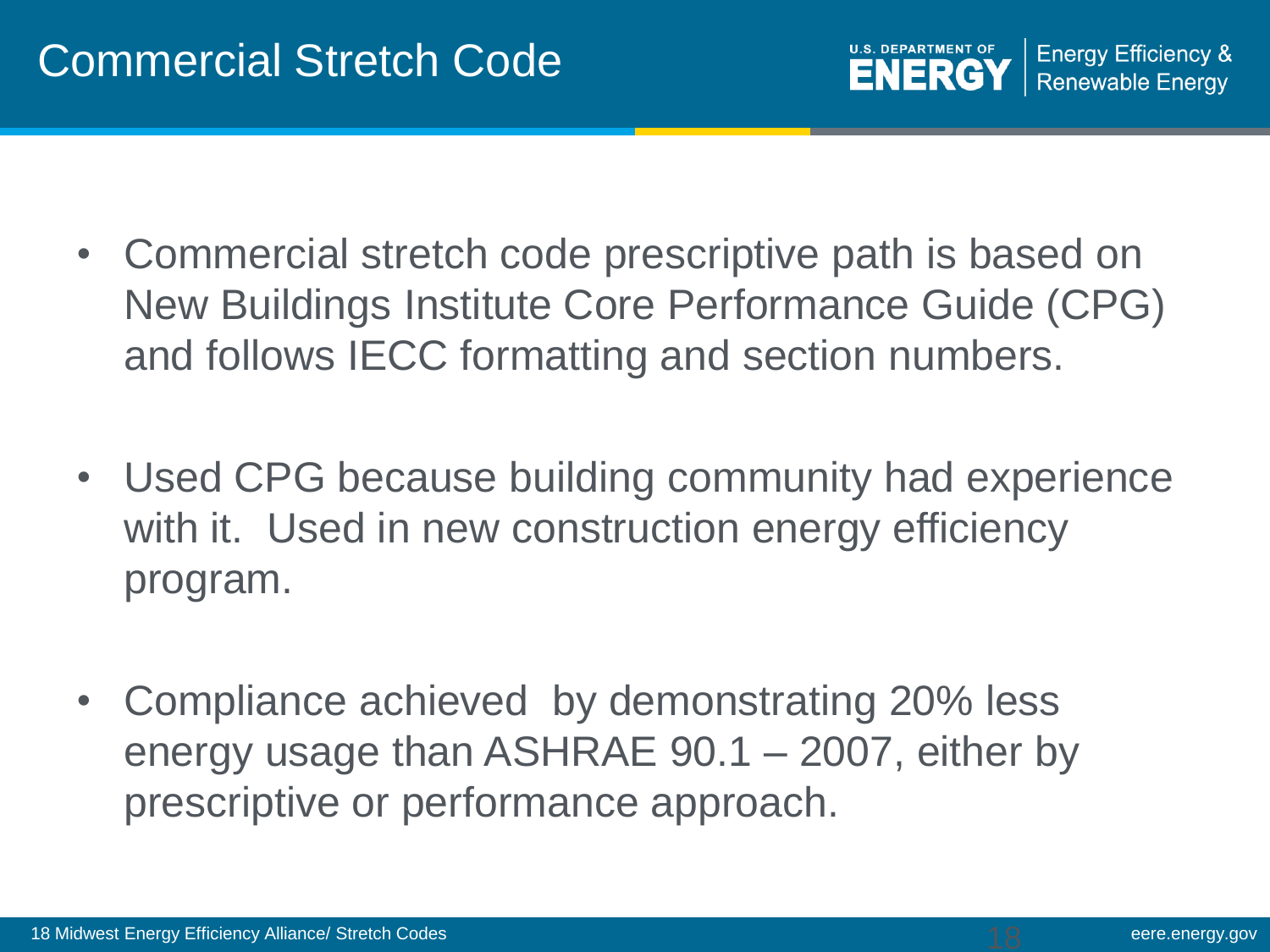



- Prescriptive section of code applies to
	- Building between 5,000 and 100,000 square feet
	- Additions Greater than or Equal to 30% of the conditioned floor area
- Performance section of code applies to:
	- Buildings greater than 100,000 square feet
	- Additions greater than or equal to 30% of conditioned floor area in buildings greater than 100,000 square feet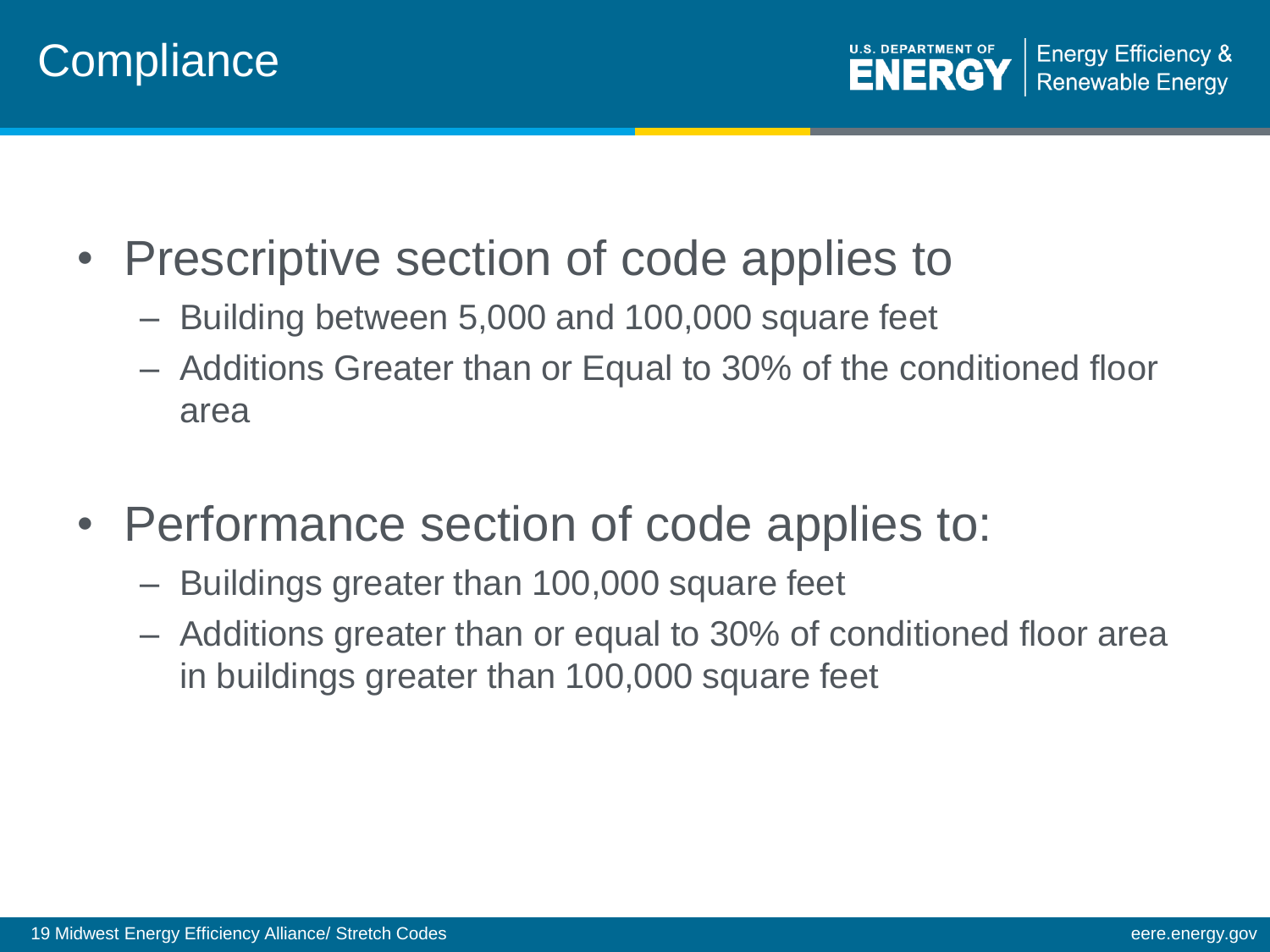#### Key Attributes of MA Commercial Reach Code

**U.S. DEPARTMENT OF Energy Efficiency & ENERGY Renewable Energy** 

#### Prescriptive Requirements That Go Beyond the ASHRAE 90.1-2007

- More stringent opaque envelope
- More stringent window efficiency
- More stringent window sealing
- More detailed commissioning requirements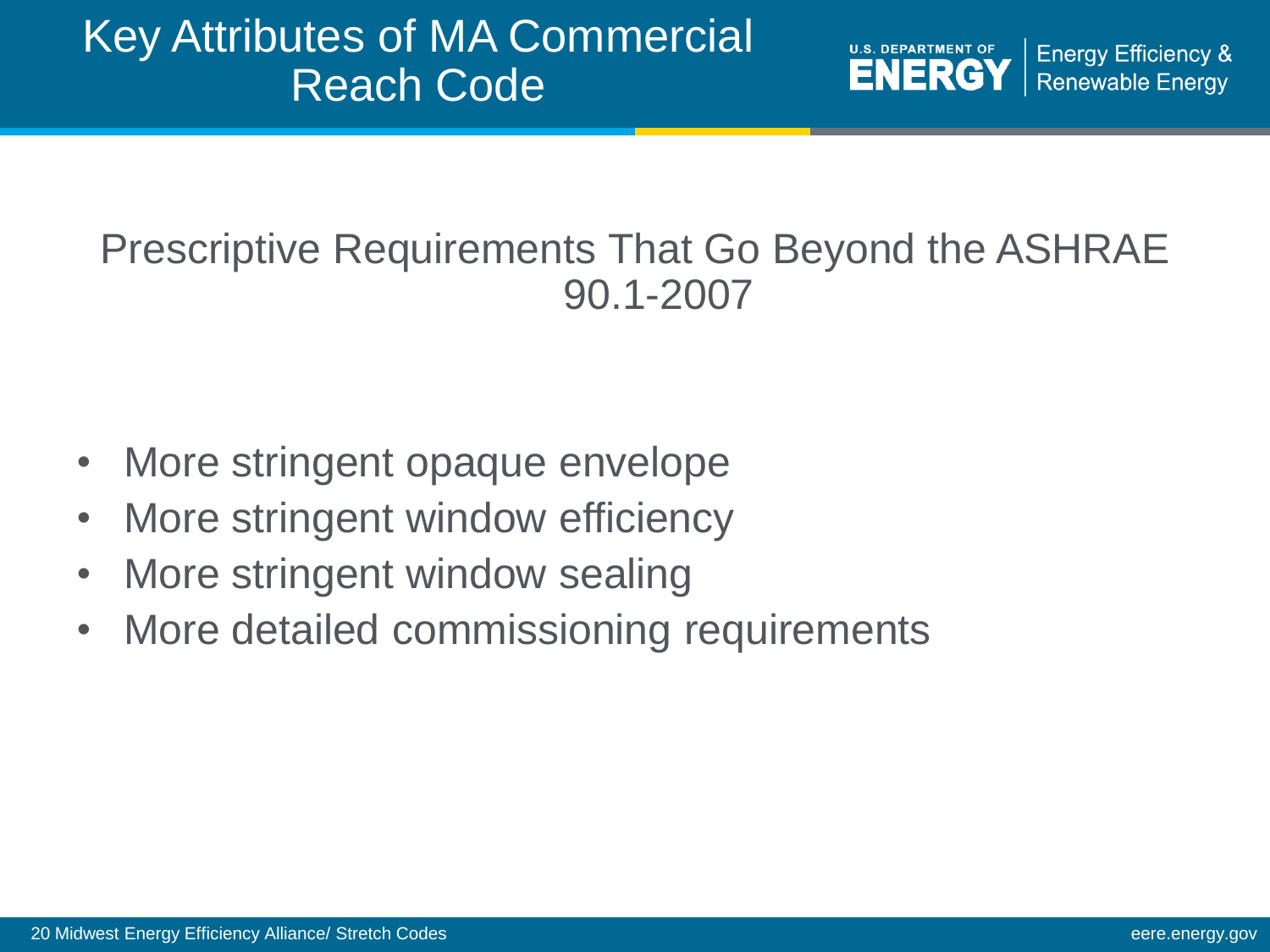#### Key Attributes of MA Informative Appendix

**U.S. DEPARTMENT OF Energy Efficiency & ENERGY Renewable Energy** 

#### 120.AA Requirements not found in ASHRAE 90.1-2007

- HVAC Trade-Off
- Adds possibility of using renewable energy
- Addition of air barrier
- Additional Lighting Controls
- *Design Intent* (Not in 120.AA but important component of stretch codes)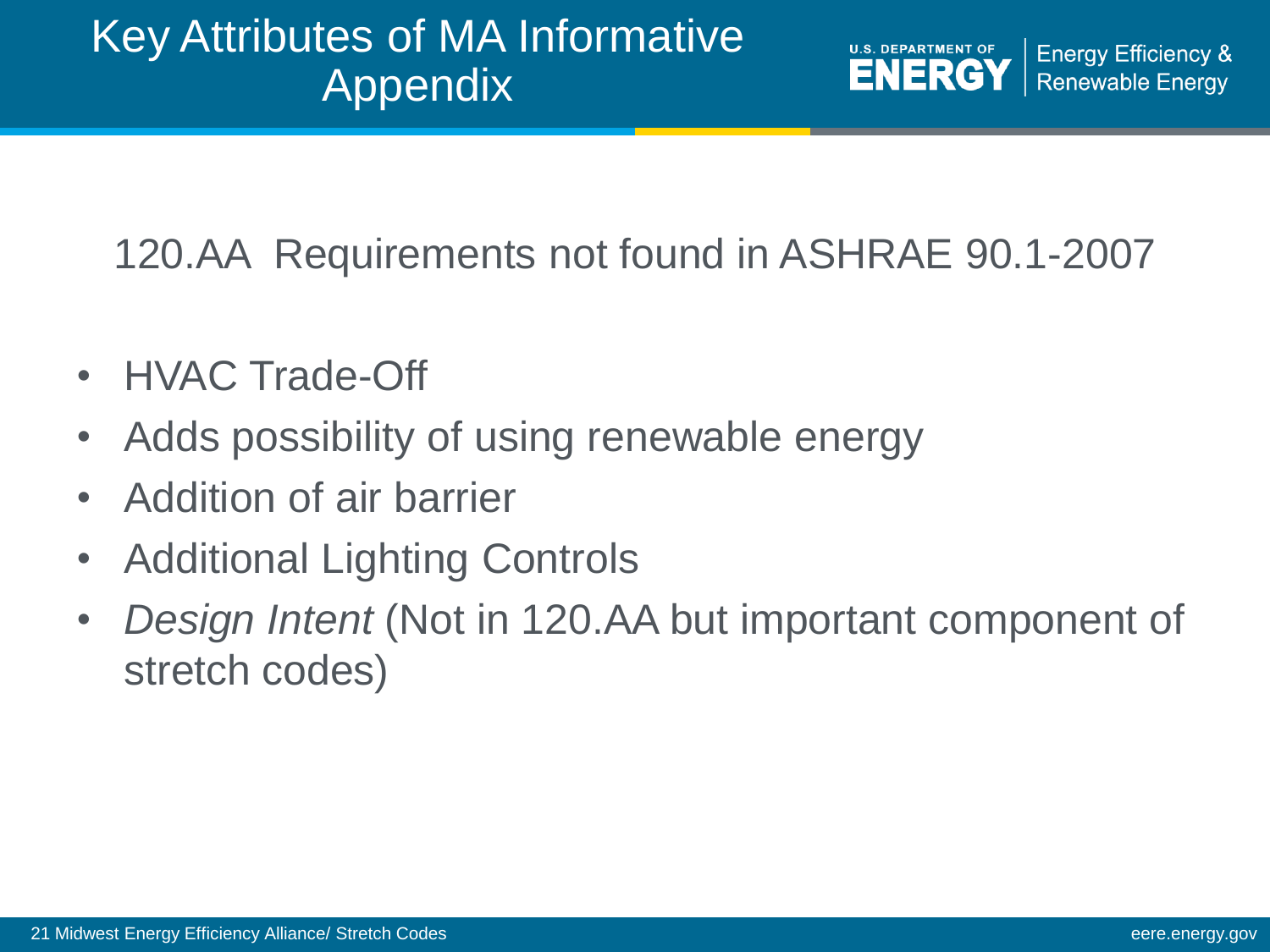

- Design intent section designed to require those involved in the project to think through the design process prior to actually starting design.
- Particularly useful for large complex buildings.
- Includes requirement to lay out:
	- Performance objectives
	- Building orientation and how it effects energy use
	- Discussion of HVAC strategy including load sizing
	- Discussion of elements designed to take building beyond minimum efficiency requirements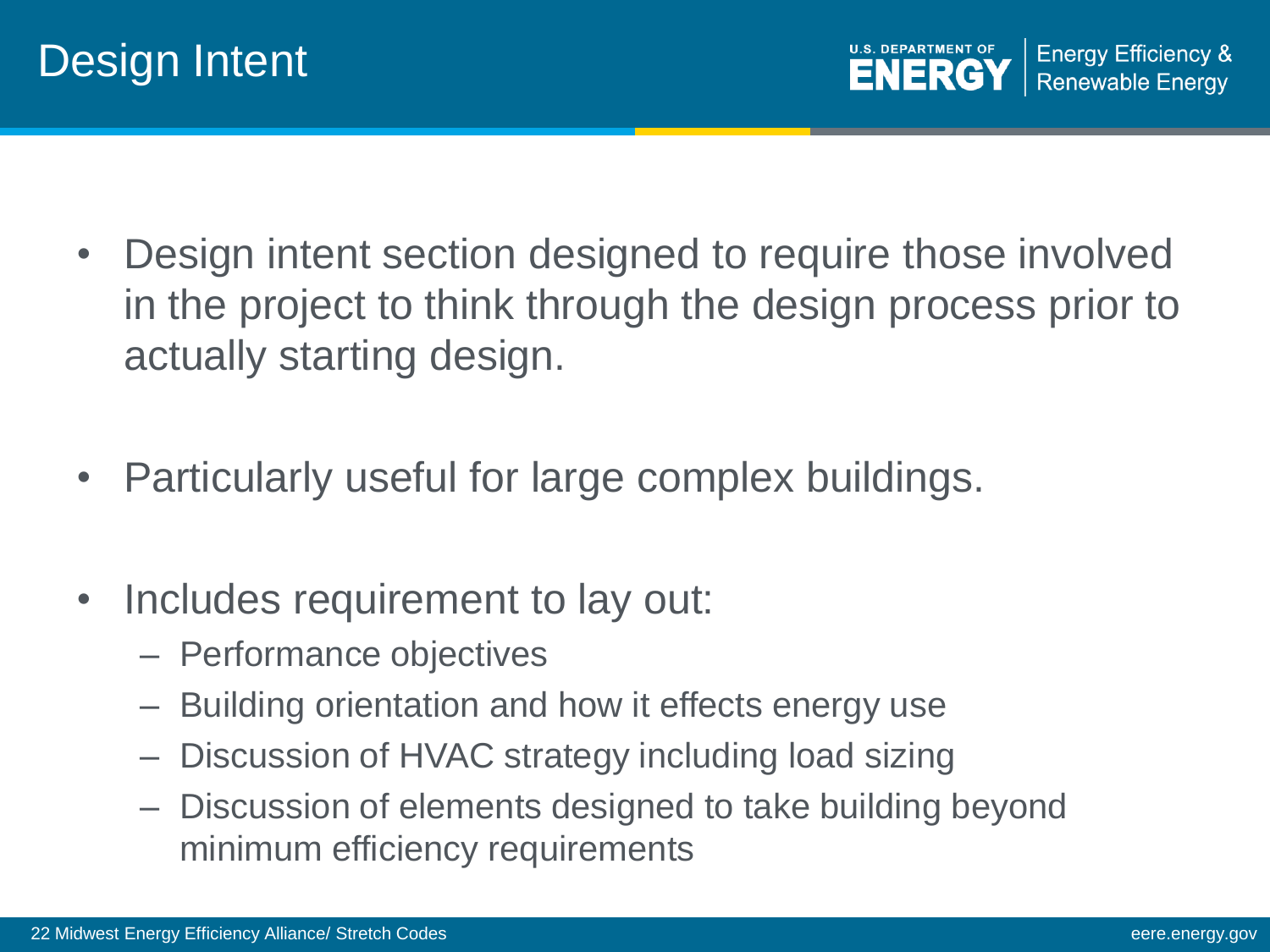



- The building envelope shall be designed and constructed with a continuous air barrier between conditioned and unconditioned spaces.
- Air Barrier
	- Be continuous
	- Maximum air permeability
	- Must be maintainable or at least meet durability requirements
	- Capable of withstanding positive and negative pressures
	- Joined and sealed in a flexible manner.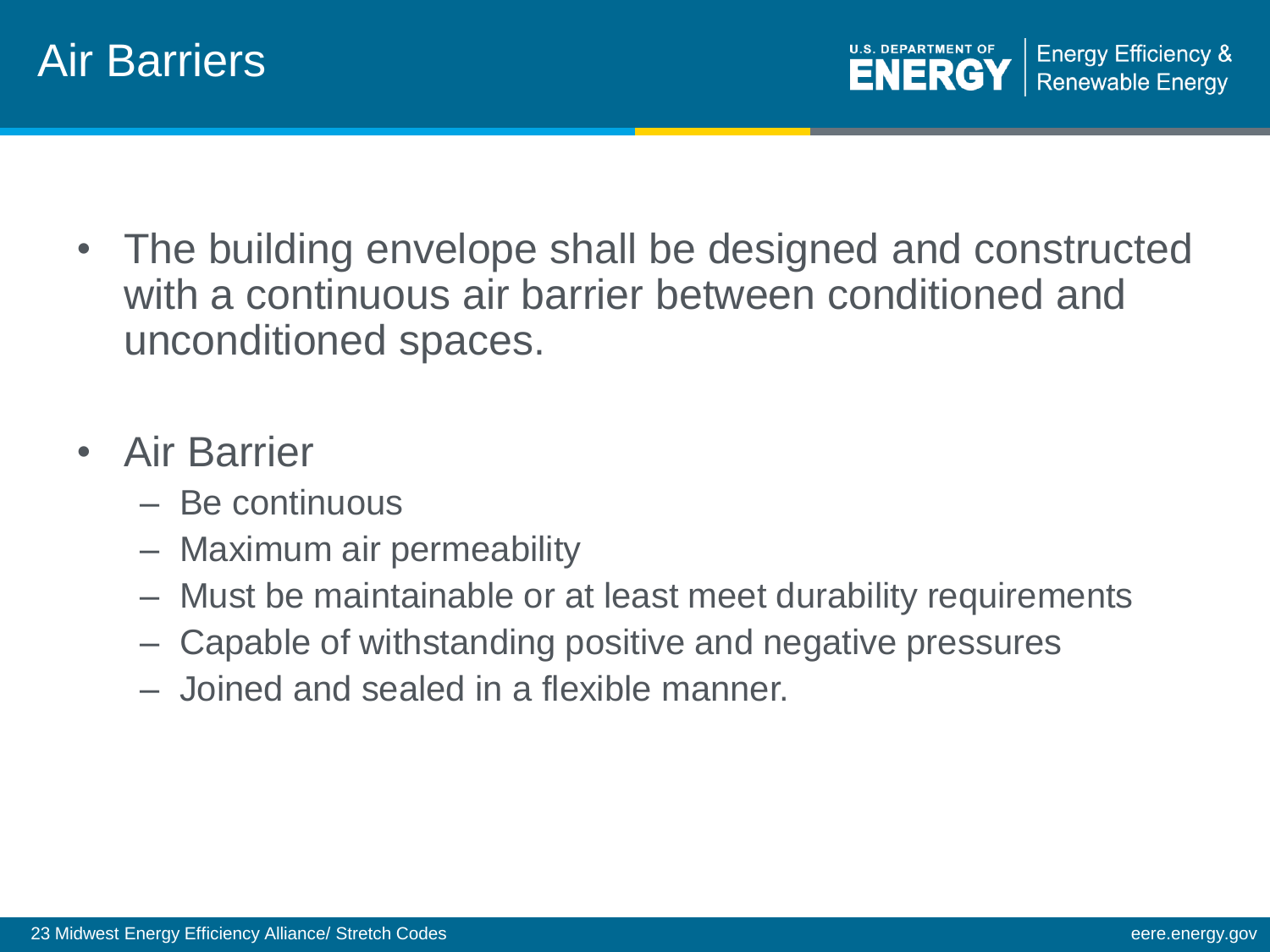#### **Commissioning**



#### **DURING CONSTRUCTION PROCESS**

- Commissioning Plan
- Systems Balancing/Adjustment
- Equipment Performance Tests
- Controls Performance Tests
- Preliminary Report
- Acceptance of Reports

#### **POST-CERTIFICATE OF OCCUPANCY**

- As-Built Drawings
- **Equipment Service** Manuals
- Final Balance Report
- Final Commissioning Report
- Deferred Testing Report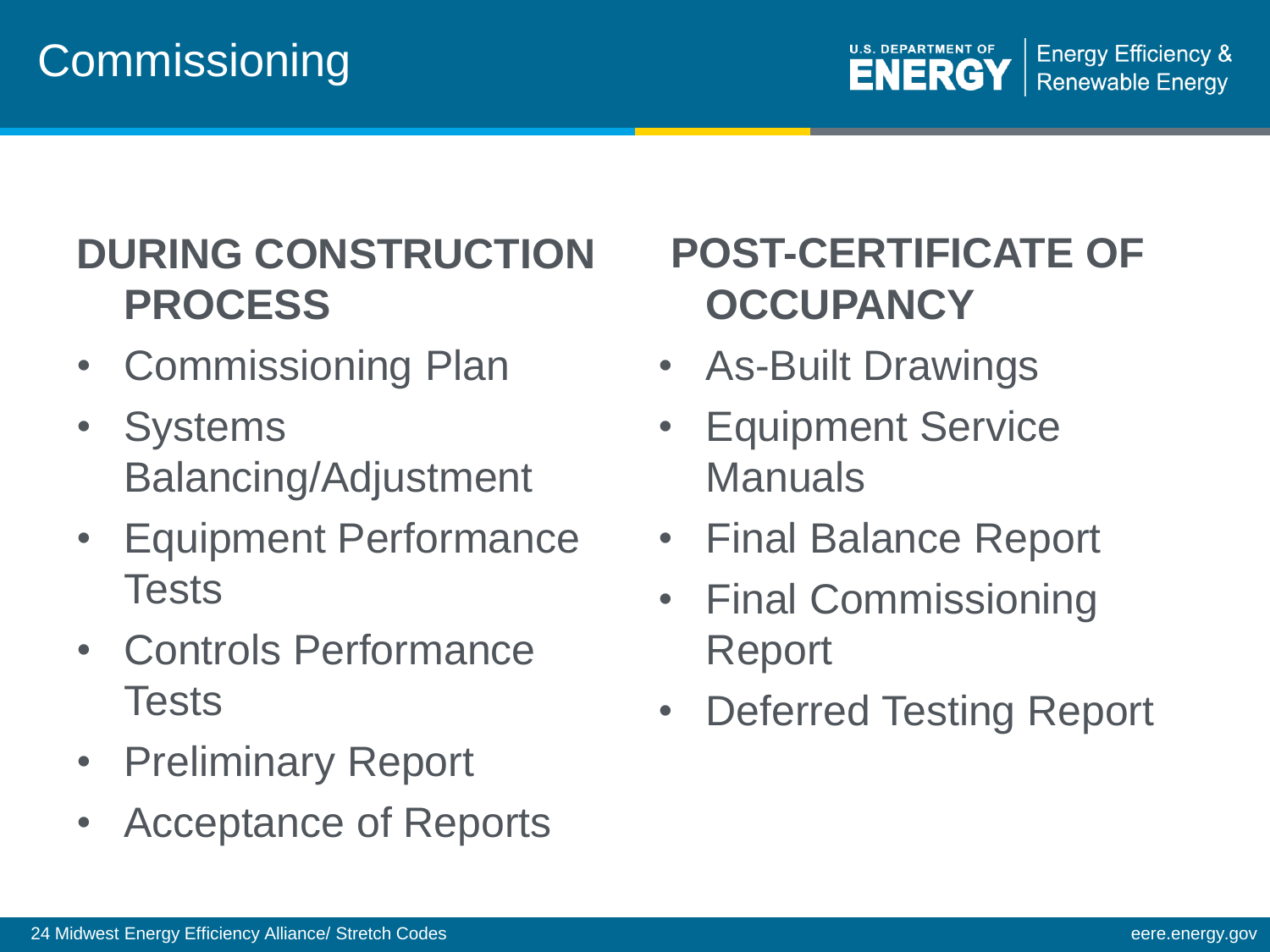

#### MANDATORY OPTIONS - PRESCRIPTIVE COMPLIANCE

**507.1 Requirements.** Buildings\* are required to comply with any one of the following sections:

- a. 507.2.1 Efficient Mechanical Equipment
- b. 507.2.2 Reduce Lighting Power Density 20%
- c. 507.2.3 On-Site Supply of Renewable Energy

*Builders may select more than one. No mix 'n match; if you select one you have to comply fully with those requirements, even though you may also be using some efficient equipment or providing some renewable energy features.*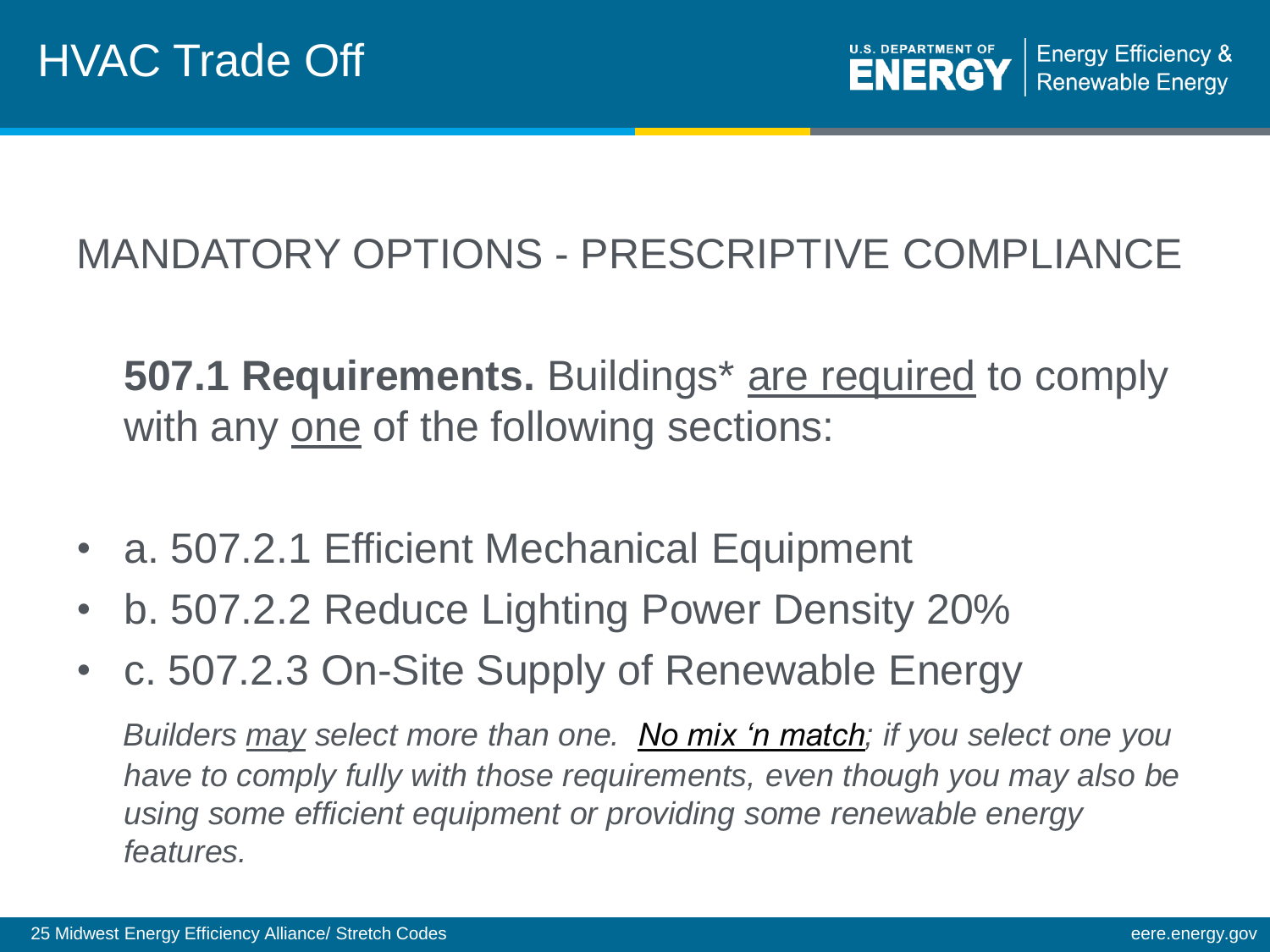#### Current Situation in Massachusetts

**U.S. DEPARTMENT OF ENERGY** 

**Energy Efficiency & Renewable Energy** 

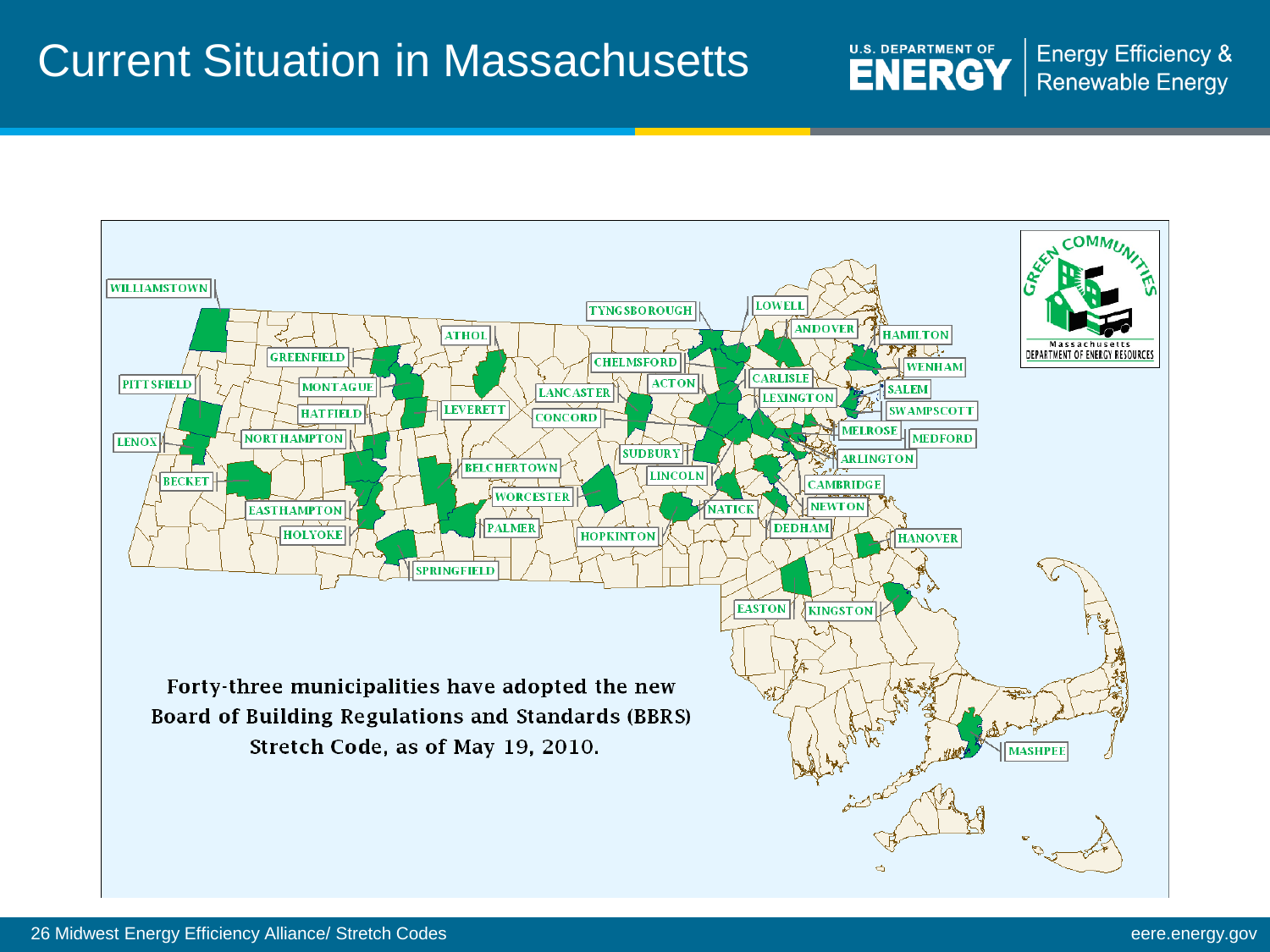- Stretch code of today can be the model code of tomorrow.
- Commercial code proposal based on 120.AA will be up for consideration at the Final Action Hearings for the International Code Council in Charlotte.
- Many requirements in Energy Star Homes (such as building infiltration) are included in proposals at the Final Action Hearings.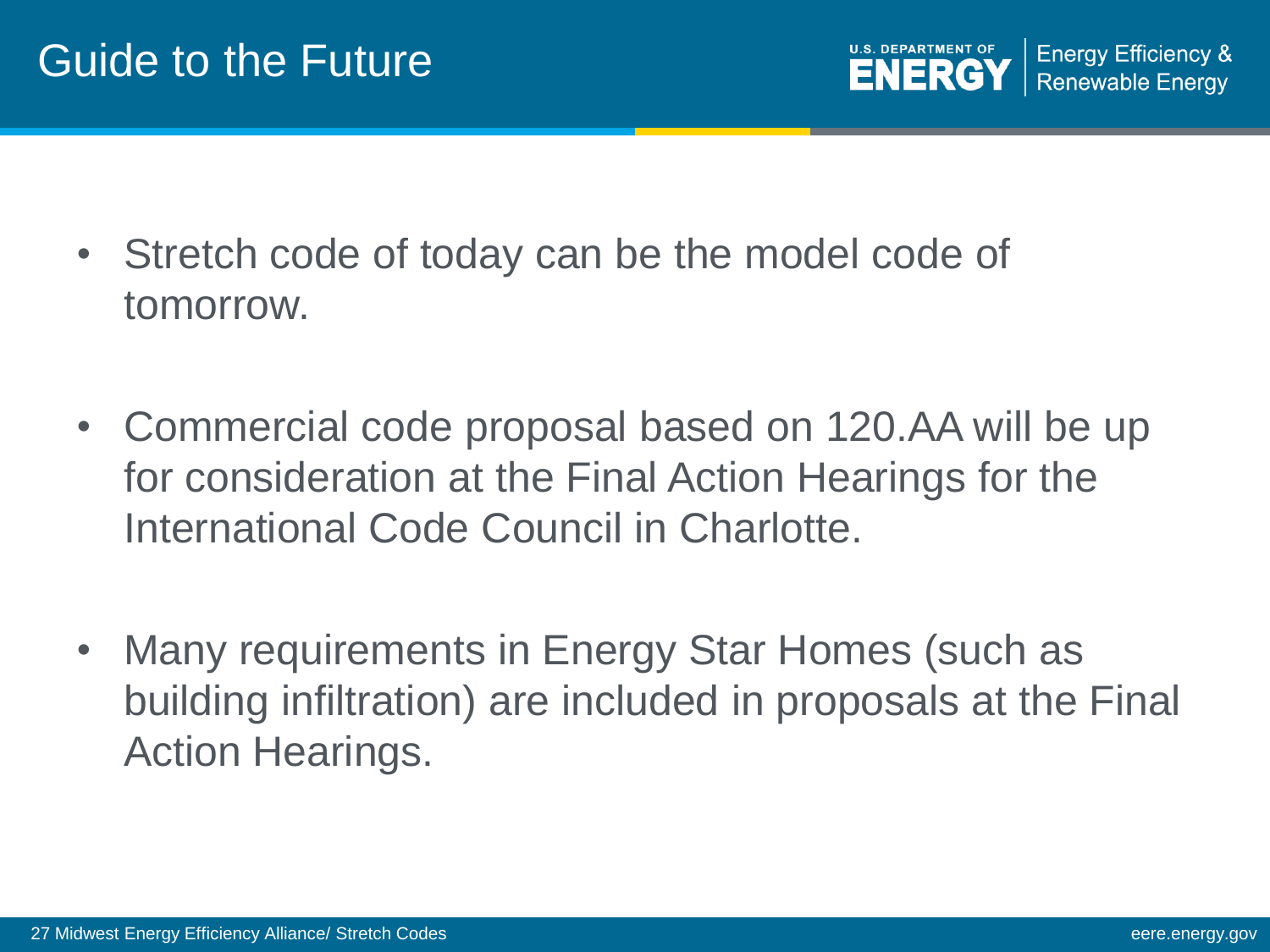

# ASHRAE Standard 189.1 California Green Standards Code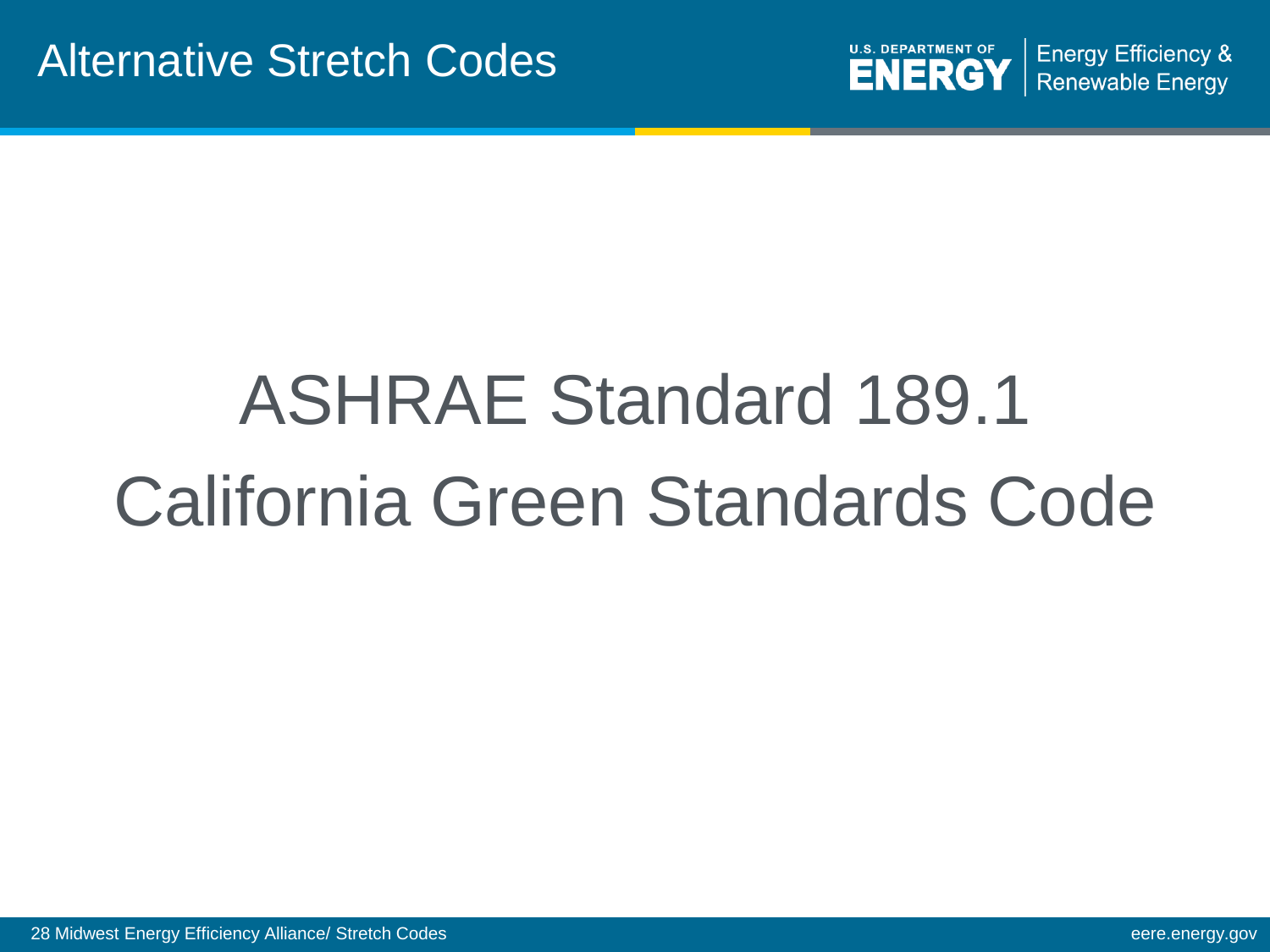#### ASHRAE Standard 189.1 --- (Commercial)

– 27% more energy efficient than ASHRAE 90.1-2007 (on average)

#### CA Green Standards Code --- (Residential and Commercial)

- Tier 1- 15% more energy efficient than California Energy Code (Title 24)
- Tier 2- 30% more energy efficient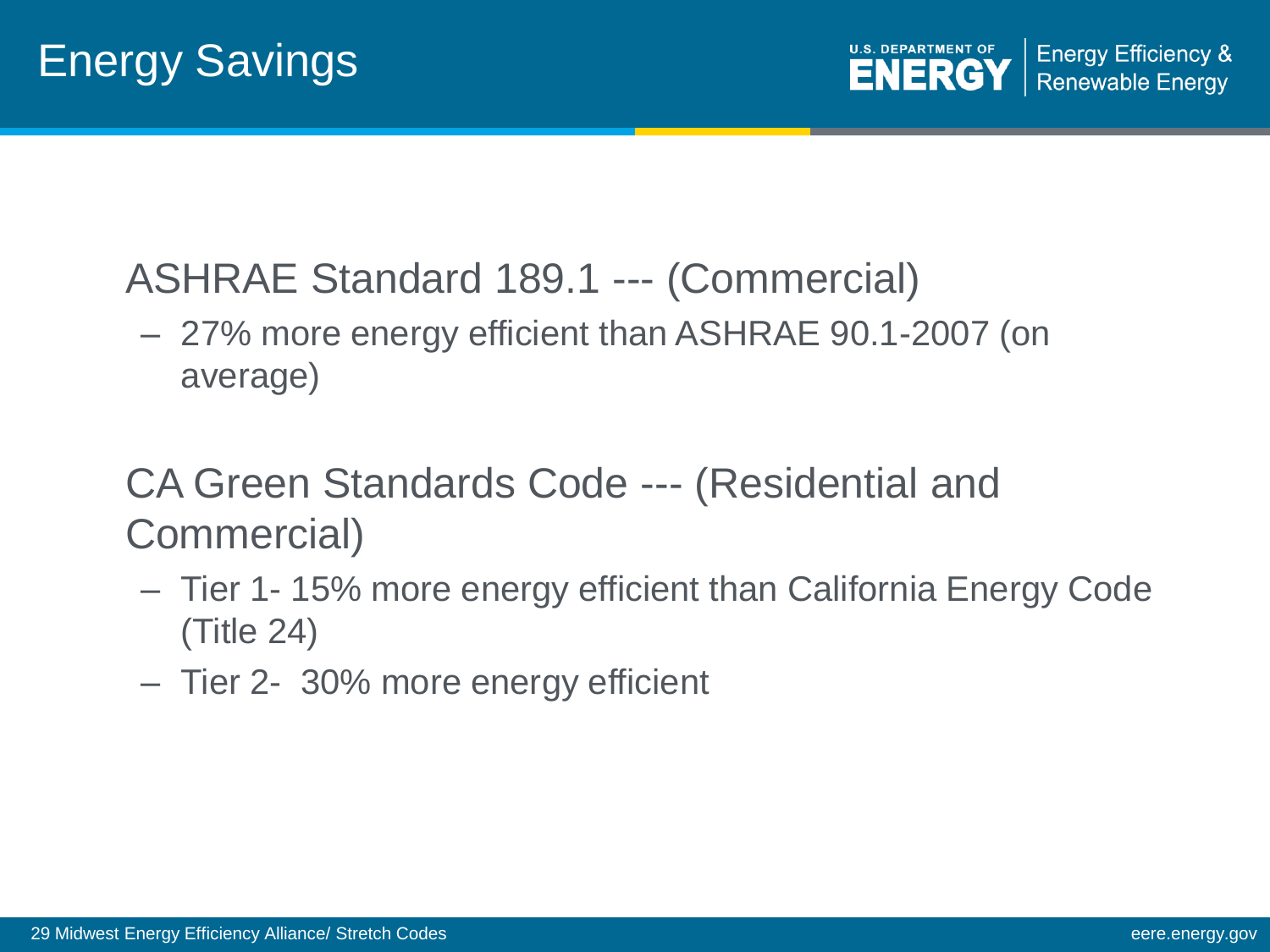#### **Attributes**

**U.S. DEPARTMENT OF Energy Efficiency & ENERGY Renewable Energy** 

- Residential (CA Green Code)
	- Commissioning
	- Renewable Energy
	- More efficient appliances
- Commercial (CA Green Code and ASHRAE 189.1)
	- Energy Use Monitoring
	- Demand Side Management
	- Renewable Energy
	- Commissioning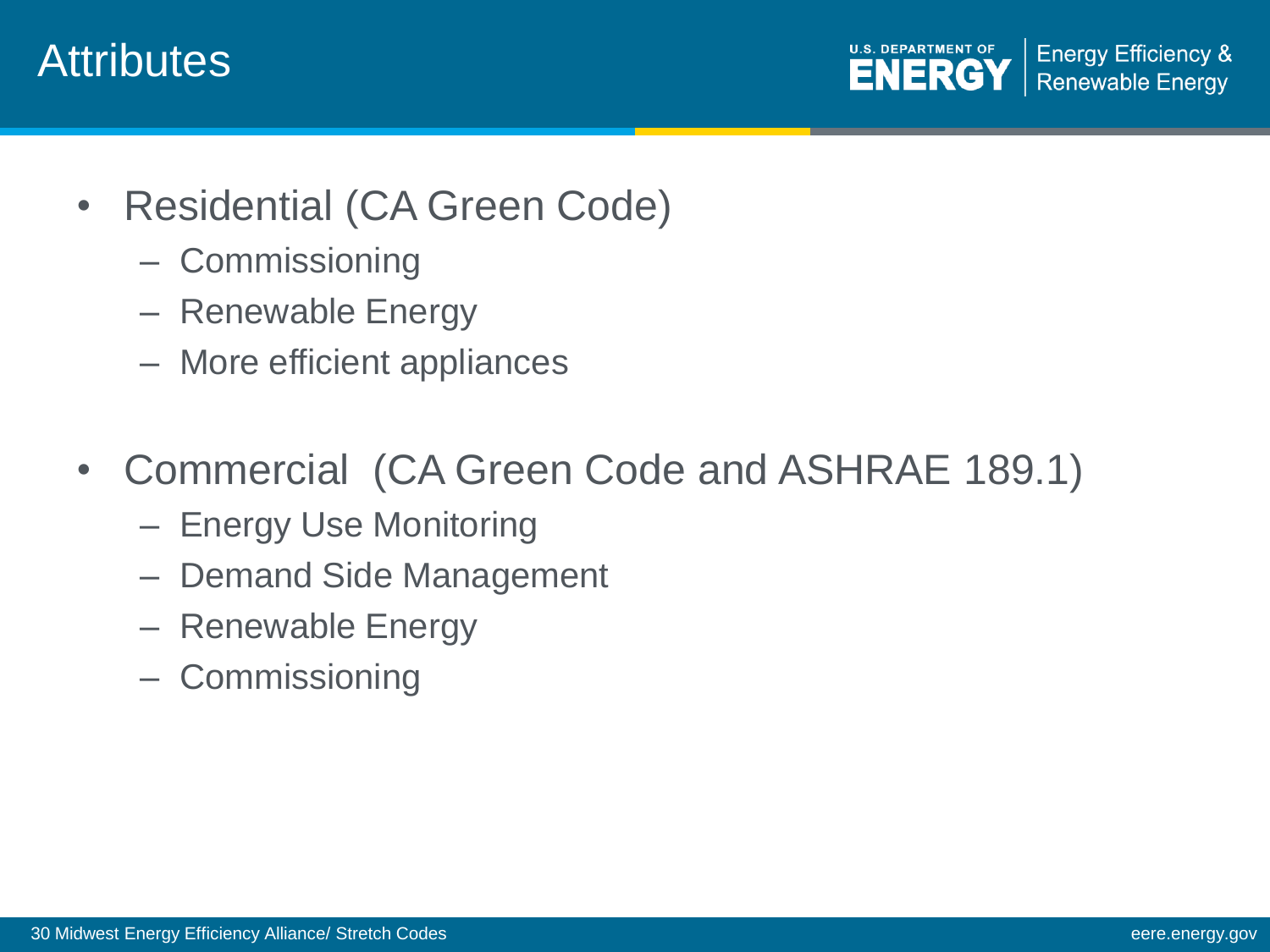**U.S. DEPARTMENT OF Energy Efficiency & ENERGY Renewable Energy** 

Massachusetts Reach Code

[http://www.mass.gov/Eeops/docs/dps/inf/120.aa\\_stretch\\_code\\_jul24\\_09.PDF](http://www.mass.gov/Eeops/docs/dps/inf/120.aa_stretch_code_jul24_09.PDF)

ASHRAE Standard 189.1 <http://www.ashrae.org/publications/page/927>

California Green Standard Code [http://www.documents.dgs.ca.gov/bsc/CALGreen/2010\\_CA\\_Green\\_Bldg.pdf](http://www.documents.dgs.ca.gov/bsc/CALGreen/2010_CA_Green_Bldg.pdf)